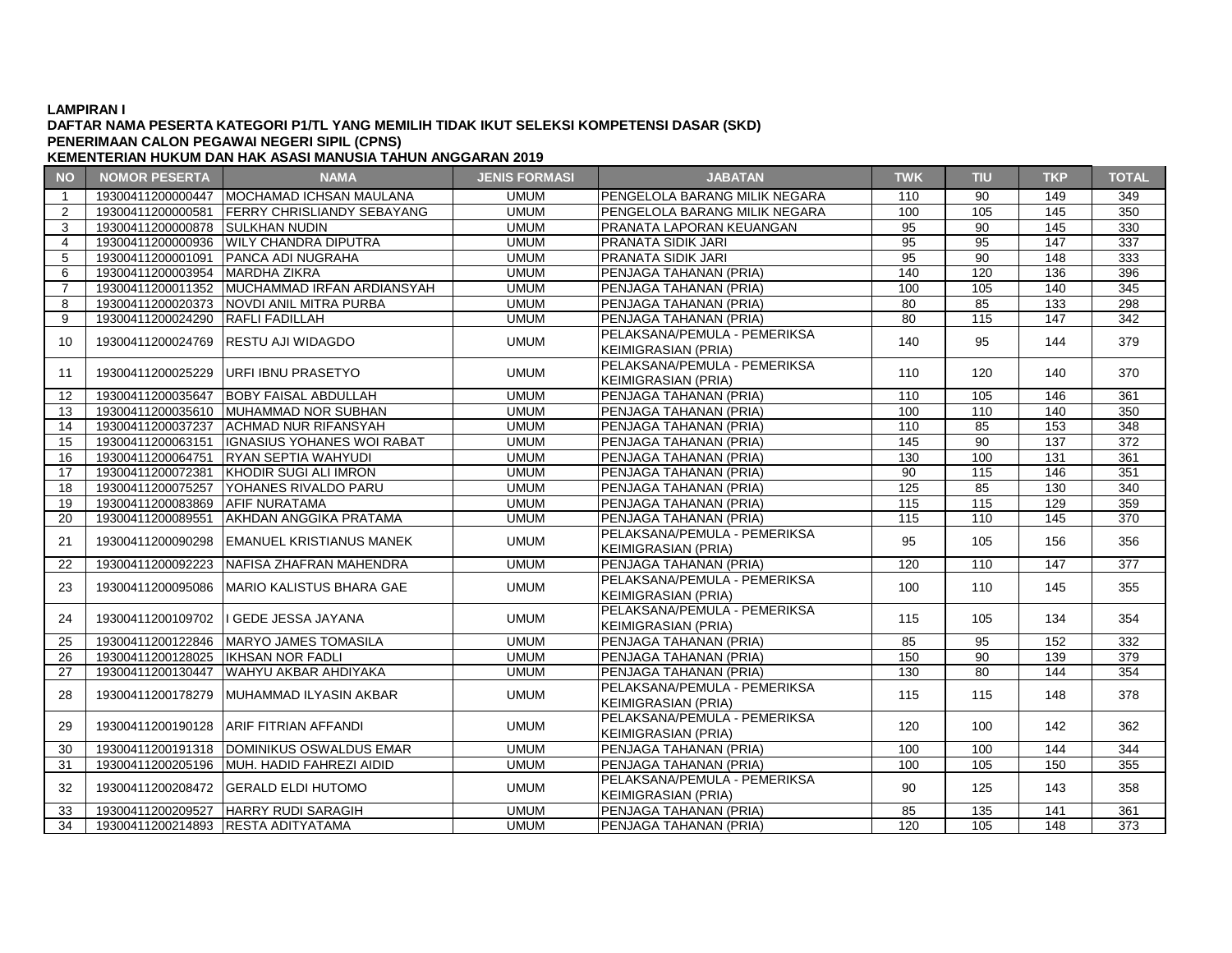### **DAFTAR NAMA PESERTA KATEGORI P1/TL YANG MEMILIH TIDAK IKUT SELEKSI KOMPETENSI DASAR (SKD) PENERIMAAN CALON PEGAWAI NEGERI SIPIL (CPNS)**

| <b>NO</b> | <b>NOMOR PESERTA</b>               | <b>NAMA</b>                                          | <b>JENIS FORMASI</b> | <b>JABATAN</b>                                             | <b>TWK</b>      | <b>TIU</b> | <b>TKP</b> | <b>TOTAL</b> |
|-----------|------------------------------------|------------------------------------------------------|----------------------|------------------------------------------------------------|-----------------|------------|------------|--------------|
| 35        |                                    | 19300411200219706 PRAYOGA DUMBELA                    | <b>UMUM</b>          | <b>IPENJAGA TAHANAN (PRIA)</b>                             | 100             | 90         | 144        | 334          |
| 36        |                                    | 19300411200220333 FAHMI DIMAS PRIYATNO               | <b>UMUM</b>          | PENJAGA TAHANAN (PRIA)                                     | 110             | 100        | 148        | 358          |
| 37        |                                    | 19300411200223264 MUHAMMAD MUZAIFI ANSHORI           | <b>UMUM</b>          | PELAKSANA/PEMULA - PEMERIKSA<br><b>KEIMIGRASIAN (PRIA)</b> | 75              | 90         | 135        | 300          |
| 38        | 19300411200229500                  | <b>DORI BAGAS PUTRA</b>                              | <b>UMUM</b>          | PENJAGA TAHANAN (PRIA)                                     | 95              | 120        | 143        | 358          |
| 39        | 19300411200238117 RIZAL            |                                                      | <b>UMUM</b>          | PELAKSANA/PEMULA - PEMERIKSA<br><b>KEIMIGRASIAN (PRIA)</b> | 105             | 105        | 145        | 355          |
| 40        | 19300411210000012 RINALDI RIZKY    |                                                      | <b>UMUM</b>          | PENJAGA TAHANAN (PRIA)                                     | 105             | 100        | 138        | 343          |
| 41        |                                    | 19300411210000021 MUHAMMAD ZULFIKAR BIN MAHMUD       | <b>UMUM</b>          | PENJAGA TAHANAN (PRIA)                                     | 90              | 90         | 142        | 322          |
| 42        | 19300411210000018 FEBRY JAYUSMAN   |                                                      | <b>UMUM</b>          | PENJAGA TAHANAN (PRIA)                                     | 120             | 100        | 137        | 357          |
| 43        |                                    | 19300411210000022 AHMAD BASYAR ZAKIA                 | <b>UMUM</b>          | PENJAGA TAHANAN (PRIA)                                     | 105             | 110        | 149        | 364          |
| 44        |                                    | 19300411210000007 IIMADUDDIN RASYAD MS               | <b>UMUM</b>          | PENJAGA TAHANAN (PRIA)                                     | $\overline{95}$ | 80         | 146        | 321          |
| 45        |                                    | 19300411210000017 MUHAMAD ISMAIL ANSHORI             | <b>UMUM</b>          | PENJAGA TAHANAN (PRIA)                                     | 105             | 110        | 135        | 350          |
| 46        |                                    | 19300411210000036 ESAU INDRAWAHANA                   | <b>UMUM</b>          | PENJAGA TAHANAN (PRIA)                                     | 110             | 105        | 148        | 363          |
| 47        |                                    | 19300411210000045  MUHAMMAD HIDAYATULLAH             | <b>UMUM</b>          | PELAKSANA/PEMULA - PEMERIKSA<br><b>KEIMIGRASIAN (PRIA)</b> | 85              | 110        | 149        | 344          |
| 48        |                                    | 19300411210000033 RIZKY AGUNG PRIMADHANY             | <b>UMUM</b>          | PENJAGA TAHANAN (PRIA)                                     | 110             | 135        | 141        | 386          |
| 49        |                                    | 19300411210000030 AHMAD SHAUGHIE ALVI GHOITS         | <b>UMUM</b>          | PENJAGA TAHANAN (PRIA)                                     | 125             | 105        | 147        | 377          |
| 50        |                                    | 19300411210000027 YANUAR AZHAR PRATAMA               | <b>UMUM</b>          | PENJAGA TAHANAN (PRIA)                                     | 130             | 120        | 126        | 376          |
| 51        | 19300411210000070 REZA RAMANDA     |                                                      | <b>UMUM</b>          | PENJAGA TAHANAN (PRIA)                                     | 115             | 110        | 136        | 361          |
| 52        |                                    | 19300411210000031 HARI IZZATUR RIZAN                 | <b>UMUM</b>          | PENJAGA TAHANAN (PRIA)                                     | 115             | 105        | 139        | 359          |
| 53        |                                    | 19300411210000039 AGUSTINUS DWI SATRIA               | <b>UMUM</b>          | PELAKSANA/PEMULA - PEMERIKSA<br><b>KEIMIGRASIAN (PRIA)</b> | 125             | 100        | 135        | 360          |
| 54        | 19300411210000032 ARGA ADITYA      |                                                      | <b>UMUM</b>          | PENJAGA TAHANAN (PRIA)                                     | 110             | 110        | 155        | 375          |
| 55        |                                    | 19300411210000062 ZAKI SAPUTRA HUSDA                 | <b>UMUM</b>          | PENJAGA TAHANAN (PRIA)                                     | 120             | 95         | 140        | 355          |
| 56        | 19300411210000057 BAGASKARA        |                                                      | <b>UMUM</b>          | PENJAGA TAHANAN (PRIA)                                     | 120             | 110        | 139        | 369          |
| 57        |                                    | 19300411210000051 ALDEKA KRISTANTO                   | <b>UMUM</b>          | PENJAGA TAHANAN (PRIA)                                     | $\frac{115}{2}$ | 95         | 145        | 355          |
| 58        | 19300411210000075 ZIKRI ALDINO Z.P |                                                      | <b>UMUM</b>          | PENJAGA TAHANAN (PRIA)                                     | 120             | 125        | 159        | 404          |
| 59        |                                    | 19300411210000097 M ALIF FATTHUL ARSY                | <b>UMUM</b>          | PENJAGA TAHANAN (PRIA)                                     | 115             | 105        | 144        | 364          |
| 60        |                                    | 19300411210000072 AJI FAJAR KURNIAWAN                | <b>UMUM</b>          | PENJAGA TAHANAN (PRIA)                                     | 110             | 115        | 144        | 369          |
| 61        |                                    | 19300411210000067   MOH. ILHAM BAGENDA DAHLAN        | <b>UMUM</b>          | PENJAGA TAHANAN (PRIA)                                     | 125             | 95         | 149        | 369          |
| 62        |                                    | 19300411210000059 JJERRY HELMI PATTIPEILOHY          | <b>UMUM</b>          | PELAKSANA/PEMULA - PEMERIKSA<br><b>KEIMIGRASIAN (PRIA)</b> | 90              | 80         | 145        | 315          |
| 63        | 19300411210000049 KURNIAWAN KASIM  |                                                      | <b>UMUM</b>          | PELAKSANA/PEMULA - PEMERIKSA<br><b>KEIMIGRASIAN (PRIA)</b> | 95              | 95         | 139        | 329          |
| 64        | 19300411210000079                  | <b>MELCHYAS MAYNARD TILUCHAY</b><br><b>KOLELUPUN</b> | <b>UMUM</b>          | PENJAGA TAHANAN (PRIA)                                     | 90              | 90         | 139        | 319          |
| 65        | 19300411210000088                  | REZA ADITYA PRATAMA SUWANDI                          | <b>UMUM</b>          | PENJAGA TAHANAN (PRIA)                                     | 110             | 105        | 146        | 361          |
| 66        |                                    | 19300411210000089 ANDI MUHAMAD GADAFIQ               | <b>UMUM</b>          | PENJAGA TAHANAN (PRIA)                                     | 135             | 90         | 131        | 356          |
| 67        | 19300411210000094   PADEL OKITO    |                                                      | <b>UMUM</b>          | PELAKSANA/PEMULA - PEMERIKSA<br><b>KEIMIGRASIAN (PRIA)</b> | 100             | 105        | 148        | 353          |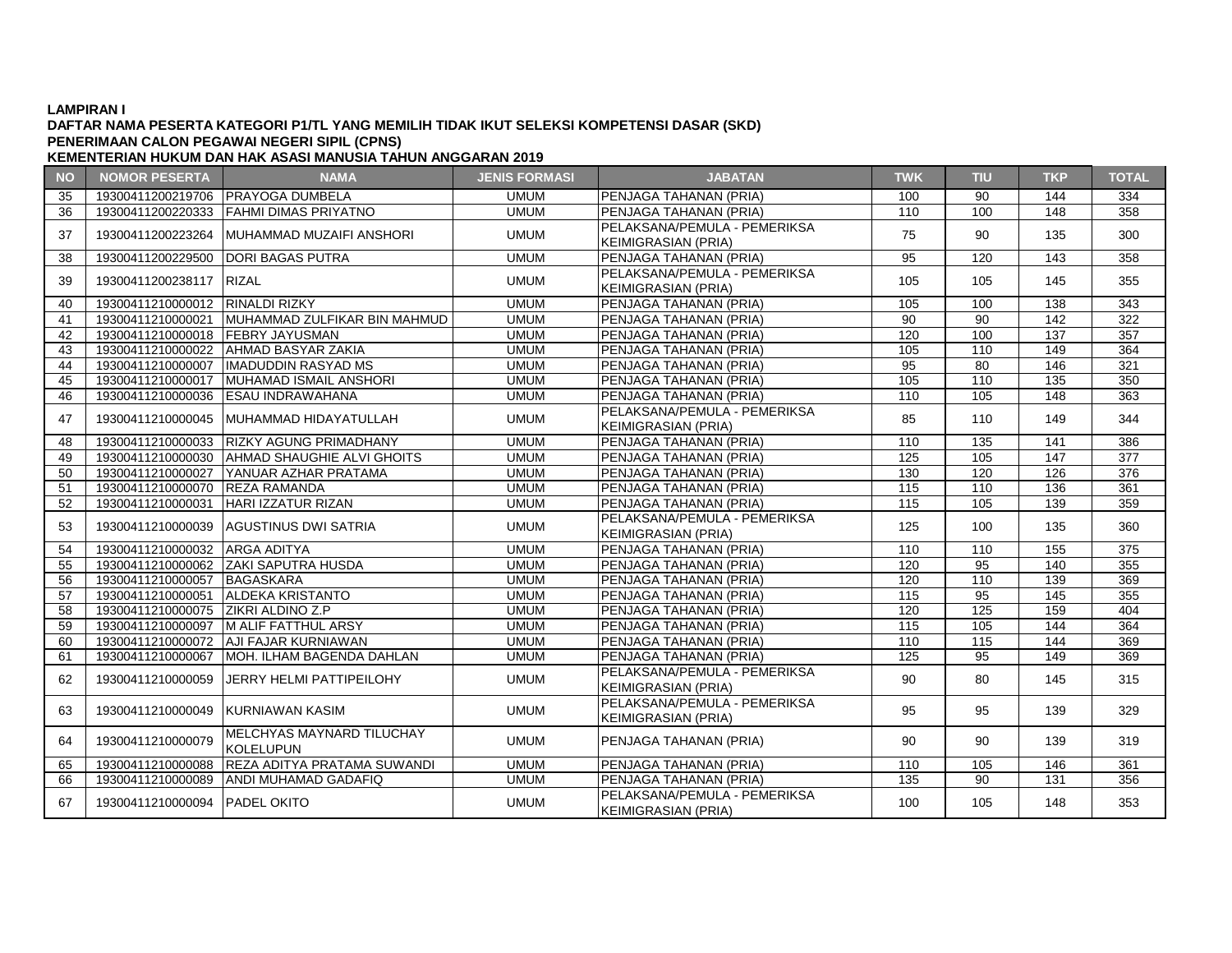## **DAFTAR NAMA PESERTA KATEGORI P1/TL YANG MEMILIH TIDAK IKUT SELEKSI KOMPETENSI DASAR (SKD) PENERIMAAN CALON PEGAWAI NEGERI SIPIL (CPNS)**

| <b>NO</b> | <b>NOMOR PESERTA</b>               | <b>NAMA</b>                                     | <b>JENIS FORMASI</b> | <b>JABATAN</b>                                             | <b>TWK</b>      | <b>TIU</b>      | <b>TKP</b>        | <b>TOTAL</b>     |
|-----------|------------------------------------|-------------------------------------------------|----------------------|------------------------------------------------------------|-----------------|-----------------|-------------------|------------------|
| 68        | 19300411210000080 LUTFI ARIANTO    |                                                 | <b>UMUM</b>          | PELAKSANA/PEMULA - PEMERIKSA<br><b>KEIMIGRASIAN (PRIA)</b> | 105             | 110             | 147               | 362              |
| 69        |                                    | 19300411210000095 BAGUS ARYA DEVAYANA           | <b>UMUM</b>          | PENJAGA TAHANAN (PRIA)                                     | 110             | 105             | 134               | 349              |
| 70        | 19300411210000106 REZA UTAMA       |                                                 | <b>UMUM</b>          | PENJAGA TAHANAN (PRIA)                                     | 115             | 125             | 152               | 392              |
| 71        | 19300411210000100 ANGGI PRANATA    |                                                 | <b>UMUM</b>          | PELAKSANA/PEMULA - PEMERIKSA<br><b>KEIMIGRASIAN (PRIA)</b> | 105             | 120             | 133               | 358              |
| 72        |                                    | 19300411210000104  LUCKY ROBERTO YOHANES MBATU  | <b>UMUM</b>          | PENJAGA TAHANAN (PRIA)                                     | 110             | 105             | 136               | 351              |
| 73        |                                    | 19300411210000103 BARITO NOVIANDI GUNA          | <b>UMUM</b>          | PENJAGA TAHANAN (PRIA)                                     | 130             | 85              | 149               | 364              |
| 74        |                                    | 19300411210000110 ANDREAS EVANGELIUS MESSAKH    | <b>UMUM</b>          | PELAKSANA/PEMULA - PEMERIKSA<br><b>KEIMIGRASIAN (PRIA)</b> | 100             | 105             | 139               | 344              |
| 75        |                                    | 19300411210000112 RENDI ANDRIYANTO              | <b>UMUM</b>          | PELAKSANA/PEMULA - PEMERIKSA<br><b>KEIMIGRASIAN (PRIA)</b> | 130             | 85              | 135               | 350              |
| 76        |                                    | 19300411210000125   FRIDSENDRY GENIAL DUMINGANG | <b>UMUM</b>          | PENJAGA TAHANAN (PRIA)                                     | 80              | 85              | 143               | 308              |
| 77        | 19300411210000129 MHD, RAMADHAN    |                                                 | <b>UMUM</b>          | PELAKSANA/PEMULA - PEMERIKSA<br><b>KEIMIGRASIAN (PRIA)</b> | 130             | 100             | 146               | 376              |
| 78        |                                    | 19300411210000141   KIFLY REYNALDI HONTONG      | <b>UMUM</b>          | PENJAGA TAHANAN (PRIA)                                     | 95              | 90              | 143               | 328              |
| 79        |                                    | 19300411210000128 ALDIKA FITRI ADI WIJAYA       | <b>UMUM</b>          | PENJAGA TAHANAN (PRIA)                                     | 125             | 110             | 133               | 368              |
| 80        | 19300411210000169 RYAN FAUZAN      |                                                 | <b>UMUM</b>          | PENJAGA TAHANAN (PRIA)                                     | 110             | 105             | 162               | $\overline{377}$ |
| 81        | 19300411210000122 HANAFI           |                                                 | <b>UMUM</b>          | PELAKSANA/PEMULA - PEMERIKSA<br><b>KEIMIGRASIAN (PRIA)</b> | 105             | 95              | 155               | 355              |
| 82        |                                    | 19300411210000149 MUHAMMAD IKHSAN               | <b>UMUM</b>          | PENJAGA TAHANAN (PRIA)                                     | 100             | 115             | 133               | 348              |
| 83        |                                    | 19300411210000153 WILLIAM ANDRIANO HENDRIK      | <b>UMUM</b>          | PELAKSANA/PEMULA - PEMERIKSA<br><b>KEIMIGRASIAN (PRIA)</b> | 140             | 100             | 147               | 387              |
| 84        |                                    | 19300411210000148  MHD. UTRADY SUPONDA          | <b>UMUM</b>          | PENJAGA TAHANAN (PRIA)                                     | 110             | 115             | 140               | 365              |
| 85        | 19300411210000138 RAHMAT HIDAYAT   |                                                 | <b>UMUM</b>          | PENJAGA TAHANAN (PRIA)                                     | 100             | 110             | 139               | 349              |
| 86        | 19300411210000154   DWI HARTANTO   |                                                 | <b>UMUM</b>          | PENJAGA TAHANAN (PRIA)                                     | 100             | 105             | 154               | 359              |
| 87        |                                    | 19300411210000166   IHSAN DWI PRADIYA           | <b>UMUM</b>          | PENJAGA TAHANAN (PRIA)                                     | $\overline{90}$ | 120             | $\overline{137}$  | $\overline{347}$ |
| 88        | 19300411210000160 NASRUL YUSUF     |                                                 | <b>UMUM</b>          | PENJAGA TAHANAN (PRIA)                                     | 110             | 85              | 148               | 343              |
| 89        |                                    | 19300411210000171 SERVASIUS WIRANTO TUE         | <b>UMUM</b>          | PENJAGA TAHANAN (PRIA)                                     | 110             | 80              | 152               | 342              |
| 90        | 19300411210000161 GANIP PRARETNO   |                                                 | <b>UMUM</b>          | PENJAGA TAHANAN (PRIA)                                     | 115             | 105             | 143               | 363              |
| 91        |                                    | 19300411210000168   PRATAMA YOGA ARDI           | <b>UMUM</b>          | PENJAGA TAHANAN (PRIA)                                     | 110             | 100             | $\frac{145}{145}$ | 355              |
| 92        |                                    | 19300411210000146 RODOLFO R. UMHERSUNY          | <b>UMUM</b>          | PENJAGA TAHANAN (PRIA)                                     | 90              | 100             | 137               | 327              |
| 93        |                                    | 19300411210000152 EKY RIZKY PRATAMA             | <b>UMUM</b>          | PENJAGA TAHANAN (PRIA)                                     | 110             | 115             | 141               | 366              |
| 94        | 19300411210000188 <b>IRHAM NUR</b> |                                                 | <b>UMUM</b>          | PENJAGA TAHANAN (PRIA)                                     | 125             | $\overline{95}$ | 137               | 357              |
| 95        | 19300411210000178 FADLI PERDANA    |                                                 | <b>UMUM</b>          | PENJAGA TAHANAN (PRIA)                                     | 135             | $\overline{90}$ | $\overline{143}$  | 368              |
| 96        |                                    | 19300411210000184 DIYAH RUMANDANG               | <b>UMUM</b>          | PENJAGA TAHANAN (PRIA)                                     | 115             | 95              | 140               | 350              |
| 97        | 19300411210000185 BABUL LATRA      |                                                 | <b>UMUM</b>          | PENJAGA TAHANAN (PRIA)                                     | 115             | 90              | 148               | 353              |
| 98        |                                    | 19300411210000198 WAHYU ZULIAN PURBA            | <b>UMUM</b>          | PELAKSANA/PEMULA - PEMERIKSA<br>KEIMIGRASIAN (PRIA)        | 110             | 95              | 158               | 363              |
| 99        |                                    | 19300411210000177 GEDE AGUNG HARTAWAN           | <b>UMUM</b>          | PENJAGA TAHANAN (PRIA)                                     | 125             | 100             | 136               | 361              |
| 100       |                                    | 19300411210000191 BAYU DIRGANTARA PUTRA         | <b>UMUM</b>          | PELAKSANA/PEMULA - PEMERIKSA<br><b>KEIMIGRASIAN (PRIA)</b> | 120             | 105             | 127               | 352              |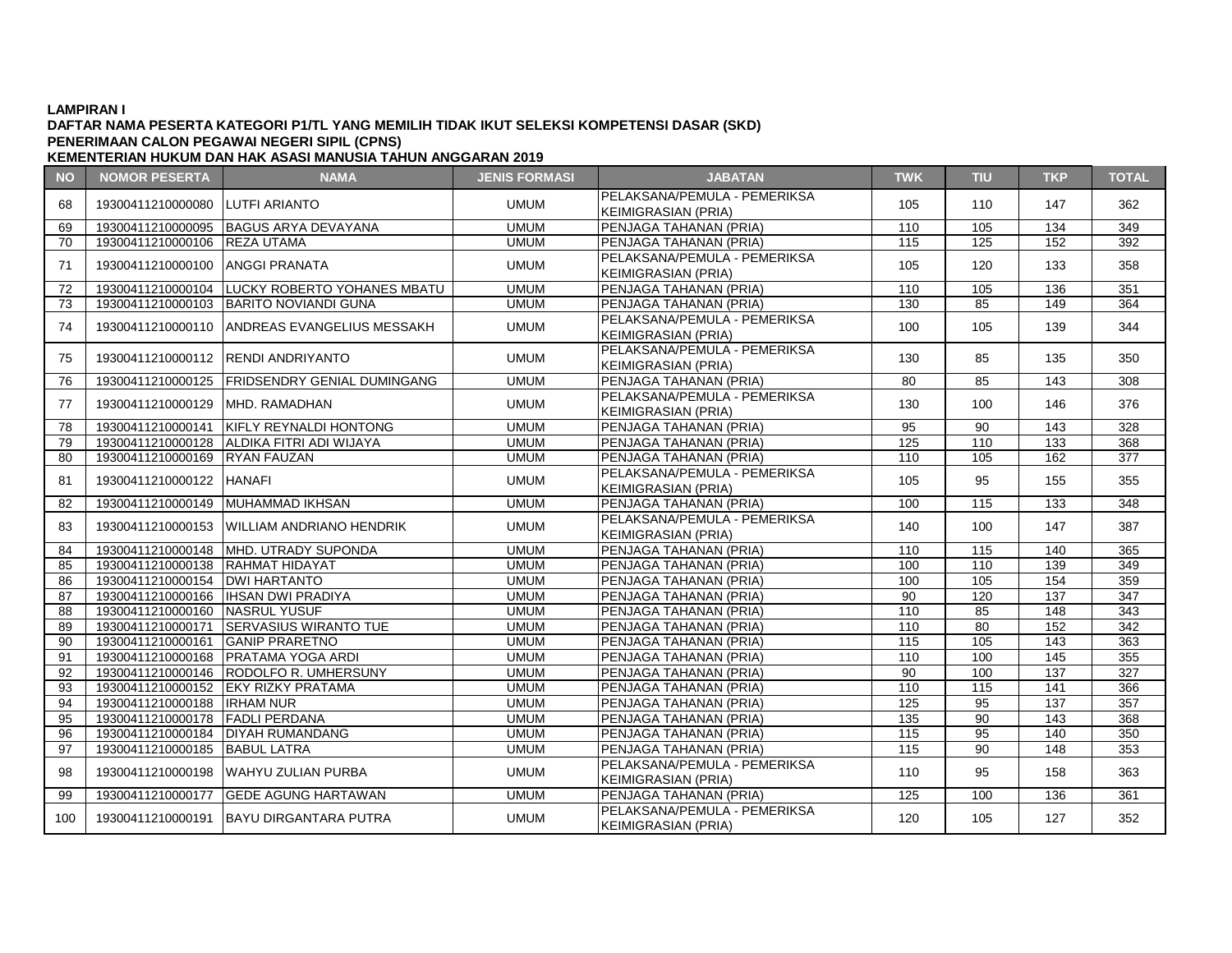#### **DAFTAR NAMA PESERTA KATEGORI P1/TL YANG MEMILIH TIDAK IKUT SELEKSI KOMPETENSI DASAR (SKD) PENERIMAAN CALON PEGAWAI NEGERI SIPIL (CPNS)**

| <b>NO</b> | <b>NOMOR PESERTA</b>               | <b>NAMA</b>                                  | <b>JENIS FORMASI</b> | <b>JABATAN</b>                                             | <b>TWK</b>       | <b>TIU</b>      | <b>TKP</b>       | <b>TOTAL</b>     |
|-----------|------------------------------------|----------------------------------------------|----------------------|------------------------------------------------------------|------------------|-----------------|------------------|------------------|
| 101       |                                    | 19300411210000175   TRIS YASIR SUPARDI NAJIM | <b>UMUM</b>          | PENJAGA TAHANAN (PRIA)                                     | 90               | 85              | 138              | 313              |
| 102       |                                    | 19300411210000183   LINGGAR SASIANDRI        | <b>UMUM</b>          | PENJAGA TAHANAN (PRIA)                                     | 115              | 120             | 139              | 374              |
| 103       | 19300411210000195                  | ALFARIO SAMUEL PETRANA<br><b>MATAUSEJA</b>   | <b>UMUM</b>          | PENJAGA TAHANAN (PRIA)                                     | 125              | 125             | 126              | 376              |
| 104       | 19300411210000224                  | <b>IDEDY KURNIAWAN</b>                       | <b>UMUM</b>          | PELAKSANA/PEMULA - PEMERIKSA<br><b>KEIMIGRASIAN (PRIA)</b> | 100              | 100             | 150              | 350              |
| 105       | 19300411210000210                  | <b>KHAYUN MUBAROK</b>                        | <b>UMUM</b>          | <b>IPENJAGA TAHANAN (PRIA)</b>                             | 125              | 110             | 140              | 375              |
| 106       | 19300411210000211                  | <b>DHIAZ ARIO KUNTO</b>                      | <b>UMUM</b>          | PENJAGA TAHANAN (PRIA)                                     | 115              | 110             | 135              | 360              |
| 107       | 19300411210000250                  | <b>JOSIAS BOBBY KAKASIH</b>                  | <b>UMUM</b>          | PELAKSANA/PEMULA - PEMERIKSA<br><b>KEIMIGRASIAN (PRIA)</b> | 80               | 90              | 142              | 312              |
| 108       | 19300411210000238                  | ALEXANDRO M. WIJAYA                          | <b>UMUM</b>          | PENJAGA TAHANAN (PRIA)                                     | 105              | 120             | 141              | 366              |
| 109       | 19300411210000241                  | AGUS CANDRA KARTIKO                          | <b>UMUM</b>          | PENJAGA TAHANAN (PRIA)                                     | 145              | 100             | $\overline{143}$ | 388              |
| 110       | 19300411210000253 YASIR RAMADHAN   |                                              | <b>UMUM</b>          | PENJAGA TAHANAN (PRIA)                                     | 115              | 100             | 139              | 354              |
| 111       | 19300411210000236                  | <b>RISKY SETIAWAN</b>                        | <b>UMUM</b>          | PENJAGA TAHANAN (PRIA)                                     | 115              | 110             | 146              | 371              |
| 112       | 19300411210000265                  | <b>BAGUS BAYU ADI PAMUNGKAS</b><br>SISWOYO   | <b>UMUM</b>          | PELAKSANA/PEMULA - PEMERIKSA<br><b>KEIMIGRASIAN (PRIA)</b> | 120              | 95              | 145              | 360              |
| 113       | 19300411210000264                  | <b>BEN JUNIOR CAESAR</b>                     | <b>UMUM</b>          | PENJAGA TAHANAN (PRIA)                                     | 95               | 90              | 135              | 320              |
| 114       | 19300411210000235                  | MUHAMMAD HAYKAL FIQRI                        | <b>UMUM</b>          | PENJAGA TAHANAN (PRIA)                                     | 125              | 95              | 136              | 356              |
| 115       |                                    | 19300411210000248   M. AFFAN GHAFFAR GUNAWAN | <b>UMUM</b>          | PELAKSANA/PEMULA - PEMERIKSA<br><b>KEIMIGRASIAN (PRIA)</b> | 115              | 110             | 130              | 355              |
| 116       |                                    | 19300411210000234 M. SHADIQ LUTHFIL HAKIM    | <b>UMUM</b>          | PENJAGA TAHANAN (PRIA)                                     | 125              | 120             | 148              | 393              |
| 117       |                                    | 19300411210000256 MUHAMMAD RUSYDI            | <b>UMUM</b>          | PENJAGA TAHANAN (PRIA)                                     | 105              | 110             | 129              | 344              |
| 118       | 19300411210000258 YOGA MOHAMAD     |                                              | <b>UMUM</b>          | PENJAGA TAHANAN (PRIA)                                     | 110              | 125             | 143              | 378              |
| 119       |                                    | 19300411210000274 NAUFAL FALLAH ARBY         | <b>UMUM</b>          | PENJAGA TAHANAN (PRIA)                                     | 120              | 110             | 141              | 371              |
| 120       | 19300411210000267                  | <b>WAFI NURHIDAYAH</b>                       | <b>UMUM</b>          | PENJAGA TAHANAN (PRIA)                                     | 100              | 115             | 155              | 370              |
| 121       | 19300411210000254                  | <b>ASLAM MASUD</b>                           | <b>UMUM</b>          | PENJAGA TAHANAN (PRIA)                                     | $\overline{125}$ | 85              | 132              | $\overline{342}$ |
| 122       |                                    | 19300411210000299 FRANS WARDANA SITINJAK     | <b>UMUM</b>          | PELAKSANA/PEMULA - PEMERIKSA<br><b>KEIMIGRASIAN (PRIA)</b> | 115              | 130             | 146              | 391              |
| 123       | 19300411210000268                  | <b>MUHAMMAD NURSAL</b>                       | <b>UMUM</b>          | PENJAGA TAHANAN (PRIA)                                     | 110              | 95              | 148              | 353              |
| 124       | 19300411210000289                  | <b>JAR RAIYAN AKMAL BARRU</b>                | <b>UMUM</b>          | PELAKSANA/PEMULA - PEMERIKSA<br><b>KEIMIGRASIAN (PRIA)</b> | 115              | 80              | 147              | 342              |
| 125       | 19300411210000297                  | <b>YOHANES RONALDUS LAGHO REME</b>           | <b>UMUM</b>          | PENJAGA TAHANAN (PRIA)                                     | 105              | 105             | 143              | 353              |
| 126       | 19300411210000291                  | <b>SUJITO RICAKSONO</b>                      | <b>UMUM</b>          | PENJAGA TAHANAN (PRIA)                                     | 100              | 105             | 149              | 354              |
| 127       | 19300411210000286                  | I GUSTI BAGUS YOGA PANGESTU                  | <b>UMUM</b>          | PENJAGA TAHANAN (PRIA)                                     | 110              | 95              | 141              | 346              |
| 128       | 19300411210000321                  | <b>DION DARMAWAN</b>                         | <b>UMUM</b>          | PELAKSANA/PEMULA - PEMERIKSA<br><b>KEIMIGRASIAN (PRIA)</b> | 120              | 125             | 154              | 399              |
| 129       | 19300411210000326 JJOYO UMAR SAHID |                                              | <b>UMUM</b>          | PENJAGA TAHANAN (PRIA)                                     | 135              | 80              | 160              | 375              |
| 130       | 19300411210000311                  | <b>ABDILLAH</b>                              | <b>UMUM</b>          | PENJAGA TAHANAN (PRIA)                                     | 100              | $\overline{80}$ | 140              | 320              |
| 131       |                                    | 19300411210000314   ARTHA FEBRI KOERNIAWAN   | <b>UMUM</b>          | PENJAGA TAHANAN (PRIA)                                     | 100              | 115             | 144              | 359              |
| 132       | 19300411210000316                  | <b>FORNANDO KRISTIANO</b>                    | <b>UMUM</b>          | PENJAGA TAHANAN (PRIA)                                     | 105              | 115             | 134              | 354              |
| 133       |                                    | 19300411210000324 FATHUR ROIS ZIA ULHAQ      | <b>UMUM</b>          | PENJAGA TAHANAN (PRIA)                                     | 110              | 110             | 142              | 362              |
| 134       | 19300411210000320 EDY SANTOSO      |                                              | <b>UMUM</b>          | PENJAGA TAHANAN (PRIA)                                     | 120              | 110             | 129              | 359              |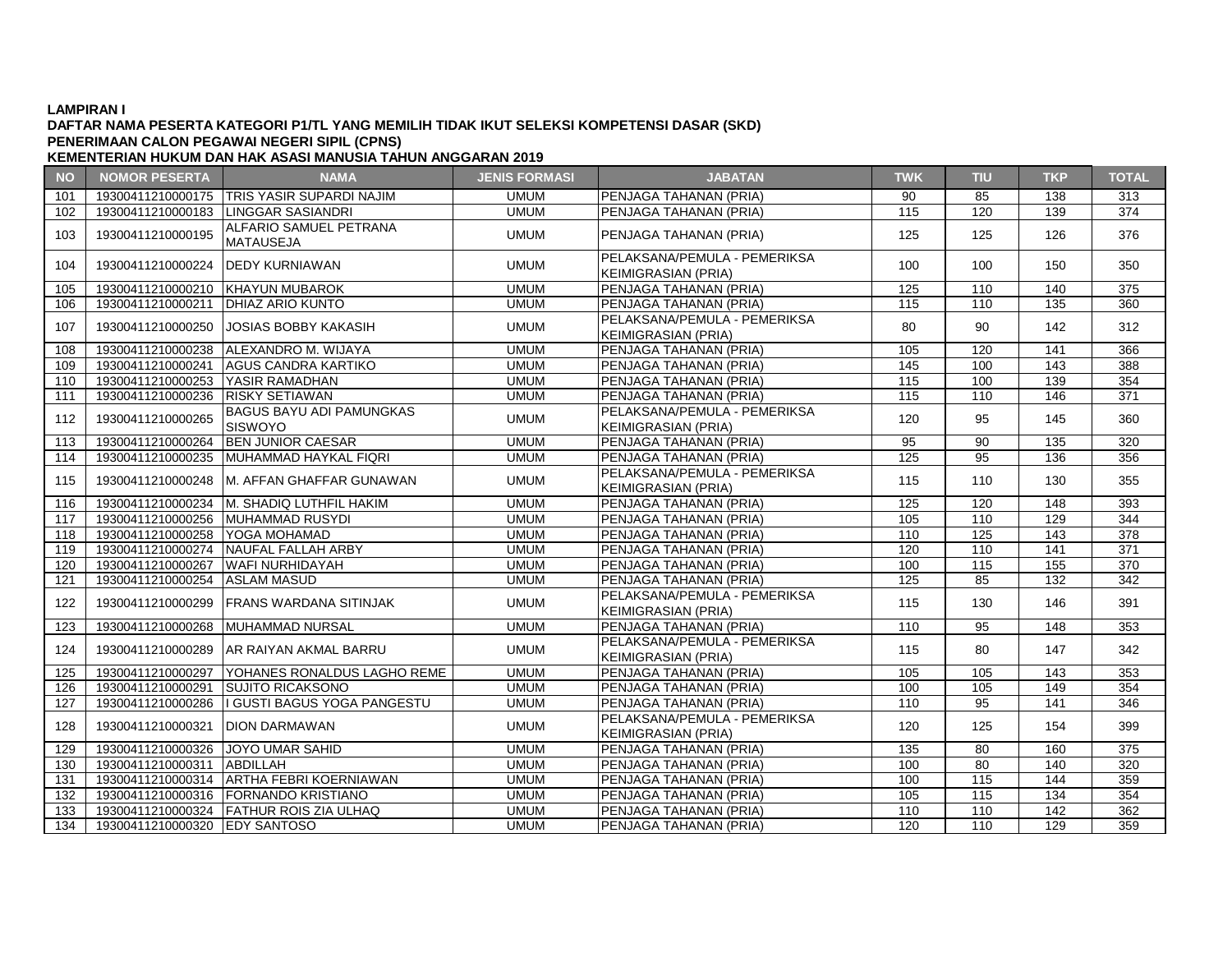## **DAFTAR NAMA PESERTA KATEGORI P1/TL YANG MEMILIH TIDAK IKUT SELEKSI KOMPETENSI DASAR (SKD) PENERIMAAN CALON PEGAWAI NEGERI SIPIL (CPNS)**

| <b>NO</b> | <b>NOMOR PESERTA</b>               | <b>NAMA</b>                                    | <b>JENIS FORMASI</b> | <b>JABATAN</b>                                                    | <b>TWK</b>       | <b>TIU</b> | <b>TKP</b>       | <b>TOTAL</b>     |
|-----------|------------------------------------|------------------------------------------------|----------------------|-------------------------------------------------------------------|------------------|------------|------------------|------------------|
| 135       |                                    | 19300411210000327 WILLY RIZKI NANDA            | <b>UMUM</b>          | PELAKSANA/PEMULA - PEMERIKSA                                      | 115              | 115        | 148              | 378              |
|           |                                    |                                                |                      | <b>KEIMIGRASIAN (PRIA)</b>                                        |                  |            |                  |                  |
| 136       |                                    | 19300411210000344 FAJAR JUNIAR IKHSANUDIN      | <b>UMUM</b>          | PENJAGA TAHANAN (PRIA)                                            | $\frac{115}{2}$  | 95         | $\overline{142}$ | 352              |
| 137       | 19300411210000359 FAJAR MAULANA    |                                                | <b>UMUM</b>          | PENJAGA TAHANAN (PRIA)                                            | 100              | 95         | 148              | 343              |
| 138       |                                    | 19300411210000331 BAGUS NURHIDAYAT             | <b>UMUM</b>          | PELAKSANA/PEMULA - PEMERIKSA<br>KEIMIGRASIAN (PRIA)               | 130              | 95         | 143              | 368              |
| 139       |                                    | 19300411210000328 RIDHO SYAFAWARA              | <b>UMUM</b>          | PELAKSANA/PEMULA - PEMERIKSA<br>KEIMIGRASIAN (PRIA)               | 105              | 120        | 140              | 365              |
| 140       | 19300411210000337 JOSAFAT PAUL     |                                                | <b>UMUM</b>          | PELAKSANA/PEMULA - PEMERIKSA<br>KEIMIGRASIAN (PRIA)               | 105              | 95         | 126              | 326              |
| 141       |                                    | 19300411210000345 NOREZA ALHAMBRA              | <b>UMUM</b>          | PENJAGA TAHANAN (PRIA)                                            | 115              | 130        | 139              | 384              |
| 142       |                                    | 19300411210000382 ARIS SAPUTRA PARDEDE         | <b>UMUM</b>          | <b>PENJAGA TAHANAN (PRIA)</b>                                     | 120              | 100        | 148              | 368              |
| 143       | 19300411210000372 RIFDI FAKHRULLAH |                                                | <b>UMUM</b>          | <b>IPENJAGA TAHANAN (PRIA)</b>                                    | 115              | 125        | 126              | 366              |
| 144       |                                    | 19300411210000371 DEWA BAGUS GIRI SETIAWAN     | <b>UMUM</b>          | PENJAGA TAHANAN (PRIA)                                            | 135              | 125        | 147              | 407              |
| 145       |                                    | 19300411210000383 MUHAMMAD DHIA UL AULIA       | <b>UMUM</b>          | PENJAGA TAHANAN (PRIA)                                            | 100              | 130        | 144              | $\overline{374}$ |
| 146       |                                    | 19300411210000373 MAHAJAYA KRISHNA PERWIRA     | <b>UMUM</b>          | <b>IPENJAGA TAHANAN (PRIA)</b>                                    | 110              | 125        | 142              | 377              |
| 147       | 19300411210000396 RIZAL NURJAMAN   |                                                | <b>UMUM</b>          | PENJAGA TAHANAN (PRIA)                                            | 120              | 105        | 138              | 363              |
| 148       | 19300411210000377 BENI ERLIANSYAH  |                                                | <b>UMUM</b>          | PENJAGA TAHANAN (PRIA)                                            | 135              | 115        | 146              | 396              |
| 149       |                                    | 19300411210000381 YUSRON HIDAYAT RIDHO         | <b>UMUM</b>          | PENJAGA TAHANAN (PRIA)                                            | 125              | 95         | 152              | 372              |
| 150       | 19300411210000338 AHMAD GAFUR      |                                                | <b>UMUM</b>          | PENJAGA TAHANAN (PRIA)                                            | 115              | 105        | 139              | 359              |
| 151       |                                    | 19300411210000350 MUHAMMAD YUWAN FANANI        | <b>UMUM</b>          | PENJAGA TAHANAN (PRIA)                                            | 115              | 95         | 142              | 352              |
| 152       |                                    | 19300411210000353 MUHAMMAD FACHRY SYAM         | <b>UMUM</b>          | PENJAGA TAHANAN (PRIA)                                            | 95               | 90         | 143              | 328              |
| 153       |                                    | 19300411210000340 MUHAMMAD ALFANDI BADULU      | <b>UMUM</b>          | PENJAGA TAHANAN (PRIA)                                            | 105              | 85         | $\overline{133}$ | 323              |
| 154       |                                    | 19300411210000389 FAHREZA BASALAMA             | <b>UMUM</b>          | PENJAGA TAHANAN (PRIA)                                            | 110              | 80         | 152              | 342              |
| 155       |                                    | 19300411210000391 MUHAMMAD HAVEZ HAYATUL ACHIR | <b>UMUM</b>          | PENJAGA TAHANAN (PRIA)                                            | 90               | 100        | 145              | 335              |
| 156       | 19300411210000378 PAHRUL RIZAL     |                                                | <b>UMUM</b>          | PENJAGA TAHANAN (PRIA)                                            | 110              | 105        | 137              | 352              |
| 157       | 19300411210000403 GILANG PRADANA   |                                                | <b>UMUM</b>          | PENJAGA TAHANAN (PRIA)                                            | 100              | 125        | 147              | 372              |
| 158       |                                    | 19300411210000426 SAID RYANDA WAHYUDI          | <b>UMUM</b>          | PENJAGA TAHANAN (PRIA)                                            | 105              | 120        | 144              | 369              |
| 159       |                                    | 19300411210000414 MUHAMMAD ARYA IHSAN          | <b>UMUM</b>          | PELAKSANA/PEMULA - PEMERIKSA<br>KEIMIGRASIAN (PRIA)               | 110              | 135        | 134              | 379              |
| 160       | 19300411210000439 ARDI NENOTEK     |                                                | <b>UMUM</b>          | PENJAGA TAHANAN (PRIA)                                            | 110              | 95         | 153              | 358              |
| 161       | 19300411210000411   AL MU'IZZA     |                                                | <b>UMUM</b>          | PENJAGA TAHANAN (PRIA)                                            | 100              | 105        | 148              | 353              |
| 162       | 19300411210000424 RYAN PURNAMA     |                                                | <b>UMUM</b>          | PENJAGA TAHANAN (PRIA)                                            | 105              | 115        | 143              | 363              |
| 163       |                                    | 19300411210000407 VEPRYN TRI ATMAPRAJA         | <b>UMUM</b>          | PENJAGA TAHANAN (PRIA)                                            | $\overline{120}$ | 110        | 138              | 368              |
| 164       |                                    | 19300411210000444   MESAKH ERICK POLII         | <b>UMUM</b>          | PENJAGA TAHANAN (PRIA)                                            | 90               | 90         | 138              | 318              |
| 165       | 19300411210000440 REZA APRIANUR    |                                                | <b>UMUM</b>          | PENJAGA TAHANAN (PRIA)                                            | 95               | 105        | 150              | 350              |
| 166       |                                    | 19300411210000457 M. PRATAMA EMRIZAR PUTRA     | <b>UMUM</b>          | <b>PELAKSANA/PEMULA - PEMERIKSA</b><br><b>KEIMIGRASIAN (PRIA)</b> | 125              | 105        | 132              | 362              |
| 167       | 19300411210000436 BUSTANUL ARIFIN  |                                                | <b>UMUM</b>          | PENJAGA TAHANAN (PRIA)                                            | 115              | 90         | 150              | 355              |
| 168       |                                    | 19300411210000416 DICKY ALAMSYAH PUTRA         | <b>UMUM</b>          | PENJAGA TAHANAN (PRIA)                                            | 85               | 125        | 155              | 365              |
| 169       |                                    | 19300411210000447 ARDHA ASYARI ARIYANDI        | <b>UMUM</b>          | <b>PENJAGA TAHANAN (PRIA)</b>                                     | 110              | 105        | 132              | 347              |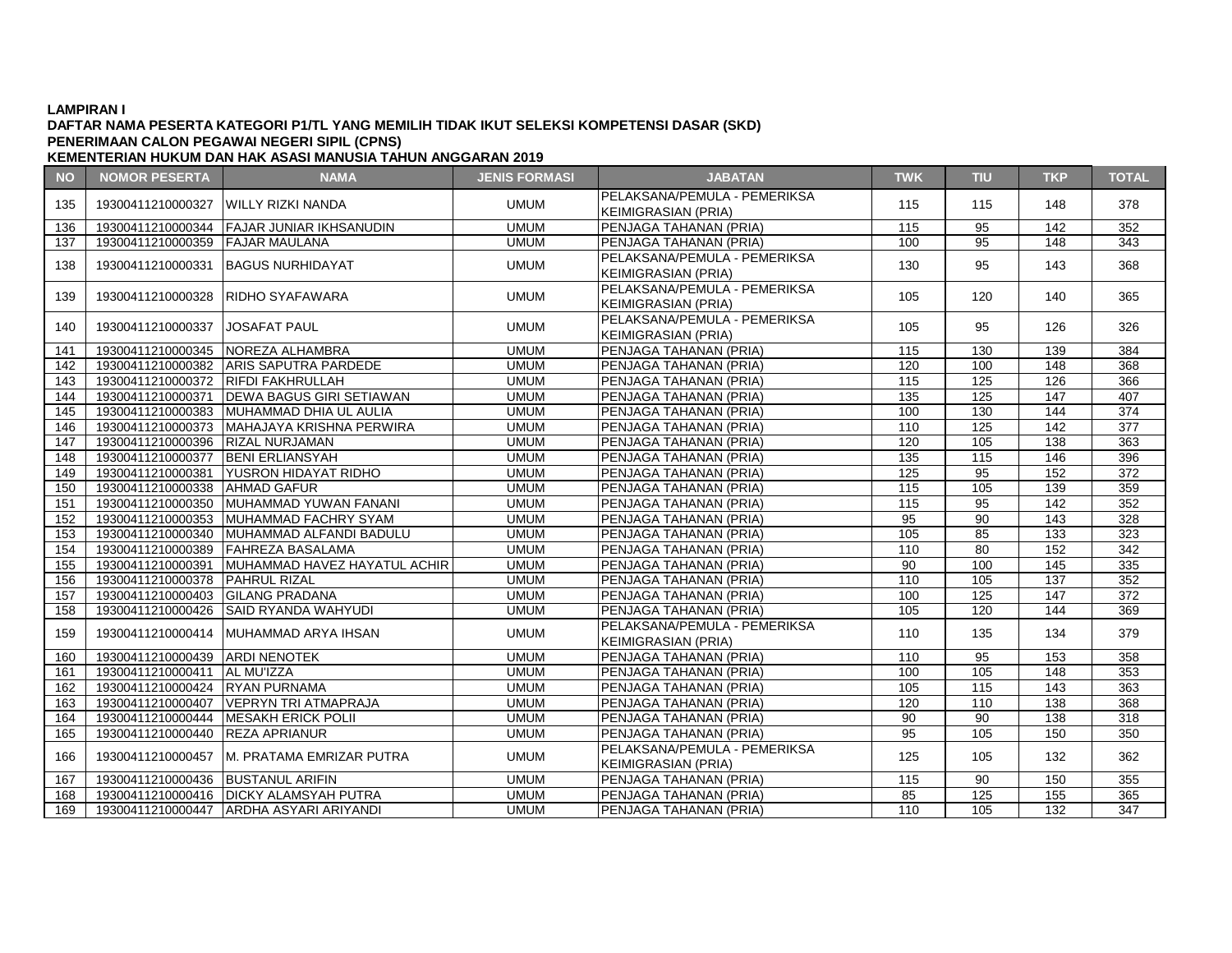## **DAFTAR NAMA PESERTA KATEGORI P1/TL YANG MEMILIH TIDAK IKUT SELEKSI KOMPETENSI DASAR (SKD) PENERIMAAN CALON PEGAWAI NEGERI SIPIL (CPNS)**

| <b>NO</b> | <b>NOMOR PESERTA</b>                | <b>NAMA</b>                                     | <b>JENIS FORMASI</b> | <b>JABATAN</b>                                             | <b>TWK</b> | <b>TIU</b> | <b>TKP</b>      | <b>TOTAL</b>     |
|-----------|-------------------------------------|-------------------------------------------------|----------------------|------------------------------------------------------------|------------|------------|-----------------|------------------|
| 170       | 19300411210000408 ARI SUGIHARTO     |                                                 | <b>UMUM</b>          | PELAKSANA/PEMULA - PEMERIKSA<br><b>KEIMIGRASIAN (PRIA)</b> | 105        | 130        | 139             | 374              |
| 171       | 19300411210000446   MAHDI ZAKI      |                                                 | <b>UMUM</b>          | PENJAGA TAHANAN (PRIA)                                     | 100        | 115        | 146             | $\overline{361}$ |
| 172       | 19300411210000454  ICHSAN VEMICHAIR |                                                 | <b>UMUM</b>          | PELAKSANA/PEMULA - PEMERIKSA<br>KEIMIGRASIAN (PRIA)        | 120        | 120        | 144             | 384              |
| 173       |                                     | 19300411210000419 AGUNG IRAWAN NURRAID          | <b>UMUM</b>          | PENJAGA TAHANAN (PRIA)                                     | 115        | 105        | 143             | 363              |
| 174       |                                     | 19300411210000448 LEONARDUS PITO SABETU         | <b>UMUM</b>          | PELAKSANA/PEMULA - PEMERIKSA<br><b>KEIMIGRASIAN (PRIA)</b> | 110        | 90         | 143             | 343              |
| 175       | 19300411210000437 TOMMY MAULANA     |                                                 | <b>UMUM</b>          | PENJAGA TAHANAN (PRIA)                                     | 105        | 125        | 132             | 362              |
| 176       | 19300411210000428   IHSAN SUTANTO   |                                                 | <b>UMUM</b>          | PENJAGA TAHANAN (PRIA)                                     | 110        | 100        | 150             | 360              |
| 177       |                                     | 19300411210000409 OCHTOVIAN XAVIER NUSAMARA     | <b>UMUM</b>          | PENJAGA TAHANAN (PRIA)                                     | 105        | 85         | 128             | 318              |
| 178       |                                     | 19300411210000432 DOLLY VALDER TAPOTUBUN        | <b>UMUM</b>          | PENJAGA TAHANAN (PRIA)                                     | 85         | 80         | 146             | 311              |
| 179       |                                     | 19300411210000494 JULIOVANRY IGLESIAS PAPENTE   | <b>UMUM</b>          | PENJAGA TAHANAN (PRIA)                                     | 95         | 80         | 140             | 315              |
| 180       | 19300411210000468 HADI SUSANTO      |                                                 | <b>UMUM</b>          | PENJAGA TAHANAN (PRIA)                                     | 120        | 95         | 130             | 345              |
| 181       |                                     | 19300411210000433 BAYU AGUNG SETIYONO           | <b>UMUM</b>          | PENJAGA TAHANAN (PRIA)                                     | 120        | 120        | 136             | 376              |
| 182       |                                     | 19300411210000493 GABRIEL RONALDO RARES         | <b>UMUM</b>          | PENJAGA TAHANAN (PRIA)                                     | 85         | 80         | 153             | 318              |
| 183       |                                     | 19300411210000456 FARIZKY ADHITIA AZHARI        | <b>UMUM</b>          | PELAKSANA/PEMULA - PEMERIKSA<br>KEIMIGRASIAN (PRIA)        | 95         | 125        | 139             | 359              |
| 184       | 19300411210000450                   | <b>GOVINDA</b>                                  | <b>UMUM</b>          | PENJAGA TAHANAN (PRIA)                                     | 130        | 105        | 155             | $\overline{390}$ |
| 185       | 19300411210000484 A. ARMAN          |                                                 | <b>UMUM</b>          | PELAKSANA/PEMULA - PEMERIKSA<br>KEIMIGRASIAN (PRIA)        | 115        | 110        | 133             | 358              |
| 186       |                                     | 19300411210000455 RIZQI DWI SEPTIAWAN           | <b>UMUM</b>          | PENJAGA TAHANAN (PRIA)                                     | 115        | 110        | 141             | 366              |
| 187       |                                     | 19300411210000410 MUHAMMAD JORDAN               | <b>UMUM</b>          | PENJAGA TAHANAN (PRIA)                                     | 100        | 120        | 127             | 347              |
| 188       |                                     | 19300411210000465 ESTU GINANJAR WIDHATAMA       | <b>UMUM</b>          | PENJAGA TAHANAN (PRIA)                                     | 130        | 100        | 144             | 374              |
| 189       | 19300411210000460 MICHAEL LOPUHAA   |                                                 | <b>UMUM</b>          | PENJAGA TAHANAN (PRIA)                                     | 95         | 90         | 146             | 331              |
| 190       | 19300411210000491                   | <b>FAJAR KURNIANTO</b>                          | <b>UMUM</b>          | PENJAGA TAHANAN (PRIA)                                     | 120        | 115        | 143             | 378              |
| 191       |                                     | 19300411210000459 MUHAMMAD RIZQI YUSUF          | <b>UMUM</b>          | PENJAGA TAHANAN (PRIA)                                     | 125        | 100        | 145             | 370              |
| 192       | 19300411210000499                   | M. FEBRIAN NOOR<br><b>WAHENDRATULLAH, SE</b>    | <b>UMUM</b>          | <b>PENJAGA TAHANAN (PRIA)</b>                              | 120        | 100        | 135             | 355              |
| 193       | 19300411210000486                   | MOHAMMAD FARRAAS SALSABIIL                      | <b>UMUM</b>          | PENJAGA TAHANAN (PRIA)                                     | 125        | 110        | 131             | 366              |
| 194       | 19300411210000481                   | SULTAN MUHAMMAD GHAZALI<br><b>NAHUMARURY</b>    | <b>UMUM</b>          | PENJAGA TAHANAN (PRIA)                                     | 100        | 95         | 128             | 323              |
| 195       | 19300411210000474                   | II PUTU LINDU WINATHA                           | <b>UMUM</b>          | PENJAGA TAHANAN (PRIA)                                     | 125        | 130        | 143             | 398              |
| 196       | 19300411210000562                   | <b>ROBBY ADEPUTRA SILABAN</b>                   | <b>UMUM</b>          | PENJAGA TAHANAN (PRIA)                                     | 120        | 100        | 153             | 373              |
| 197       | 19300411210000507 TAUFIQ ACHSANI    |                                                 | <b>UMUM</b>          | PELAKSANA/PEMULA - PEMERIKSA<br>KEIMIGRASIAN (PRIA)        | 135        | 100        | 127             | 362              |
| 198       |                                     | 19300411210000509 ANTONIUS A LAURE              | <b>UMUM</b>          | PENJAGA TAHANAN (PRIA)                                     | 125        | 90         | 133             | 348              |
| 199       |                                     | 19300411210000505 RIZKY HAKIM SYAHPUTRA SIREGAR | <b>UMUM</b>          | <b>IPENJAGA TAHANAN (PRIA)</b>                             | 125        | 115        | 137             | 377              |
| 200       |                                     | 19300411210000526 ABDILLAH MUBARAK PUTRA        | <b>UMUM</b>          | PELAKSANA/PEMULA - PEMERIKSA<br><b>KEIMIGRASIAN (PRIA)</b> | 90         | 110        | 148             | 348              |
| 201       | 19300411210000521                   | FADWIAGTAMA YUHAK HIDAYAH                       | <b>UMUM</b>          | PENJAGA TAHANAN (PRIA)                                     | 110        | 125        | $\frac{145}{2}$ | 380              |
| 202       |                                     | 19300411210000541 DANIEL SIRINGO-RINGO          | <b>UMUM</b>          | PENJAGA TAHANAN (PRIA)                                     | 90         | 90         | 134             | 314              |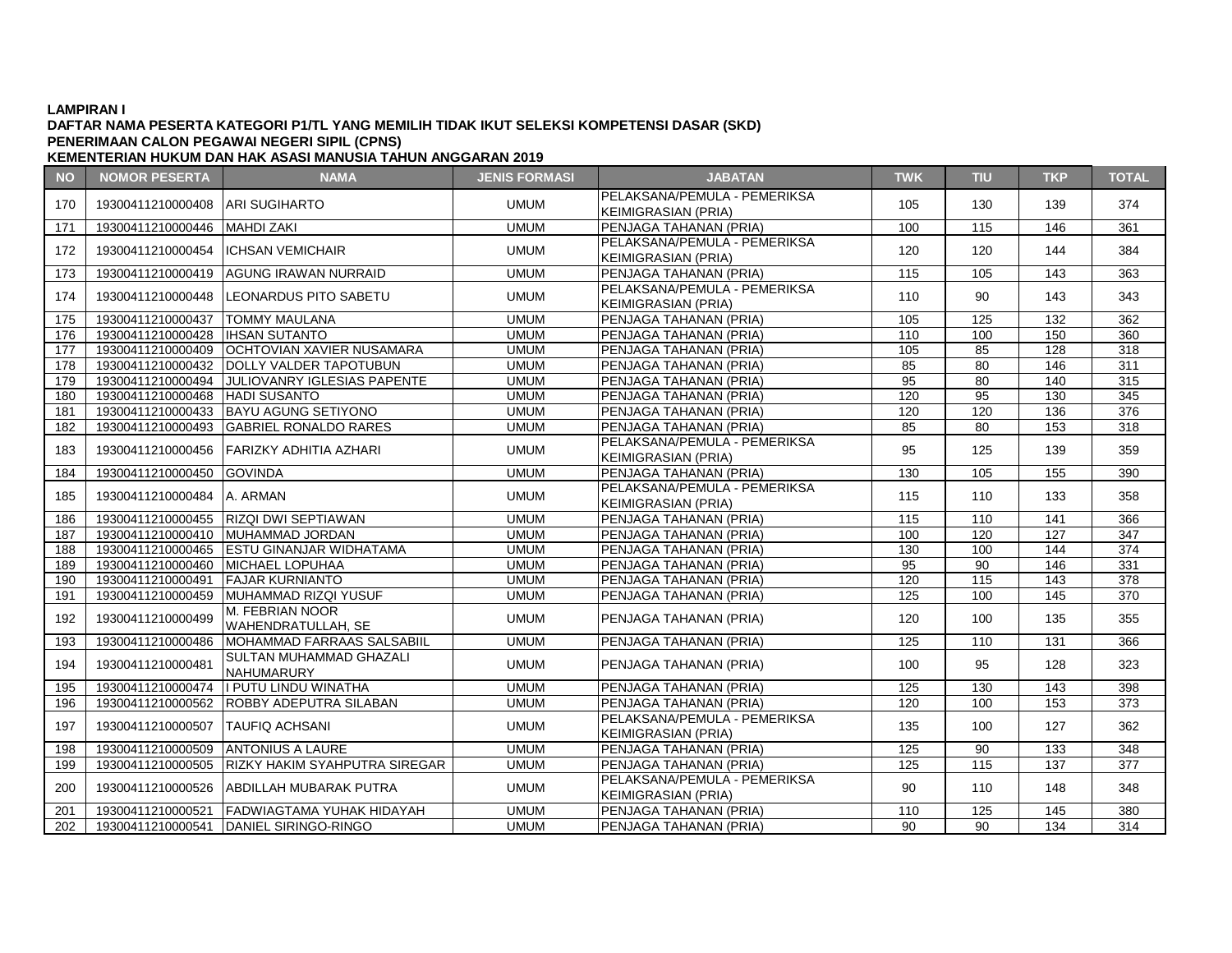### **DAFTAR NAMA PESERTA KATEGORI P1/TL YANG MEMILIH TIDAK IKUT SELEKSI KOMPETENSI DASAR (SKD) PENERIMAAN CALON PEGAWAI NEGERI SIPIL (CPNS)**

| <b>NO</b> | <b>NOMOR PESERTA</b>                | <b>NAMA</b>                                       | <b>JENIS FORMASI</b> | <b>JABATAN</b>                                             | <b>TWK</b> | <b>TIU</b> | <b>TKP</b>       | <b>TOTAL</b> |
|-----------|-------------------------------------|---------------------------------------------------|----------------------|------------------------------------------------------------|------------|------------|------------------|--------------|
| 203       |                                     | 19300411210000518 HENGKI DWI YULIANTO             | <b>UMUM</b>          | PENJAGA TAHANAN (PRIA)                                     | 120        | 120        | 136              | 376          |
| 204       | 19300411210000557                   | <b>M. FAJRIANSYAH</b>                             | <b>UMUM</b>          | PENJAGA TAHANAN (PRIA)                                     | 105        | 95         | 142              | 342          |
| 205       | 19300411210000535                   | <b>AFRIYAN HIDAYATURRAHMAN</b>                    | <b>UMUM</b>          | PENJAGA TAHANAN (PRIA)                                     | 130        | 105        | 148              | 383          |
| 206       | 19300411210000532                   | <b>VENTER FAUSTINUS GAUDETE</b><br><b>MARU'AO</b> | <b>UMUM</b>          | PENJAGA TAHANAN (PRIA)                                     | 115        | 110        | 143              | 368          |
| 207       | 19300411210000529                   | <b>FIVE SATRIA</b>                                | <b>UMUM</b>          | <b>IPENJAGA TAHANAN (PRIA)</b>                             | 115        | 110        | 130              | 355          |
| 208       | 19300411210000553 THAMRIN PEMRIO    |                                                   | <b>UMUM</b>          | PENJAGA TAHANAN (PRIA)                                     | 115        | 85         | $\overline{147}$ | 347          |
| 209       |                                     | 19300411210000515 SONY NAUFAL AMIRULLAH           | <b>UMUM</b>          | PENJAGA TAHANAN (PRIA)                                     | 105        | 105        | 149              | 359          |
| 210       | 19300411210000530                   | <b>AHMAD HILMI</b>                                | <b>UMUM</b>          | PENJAGA TAHANAN (PRIA)                                     | 120        | 95         | 135              | 350          |
| 211       | 19300411210000534                   | <b>GEDE ARISUTHA</b>                              | <b>UMUM</b>          | PELAKSANA/PEMULA - PEMERIKSA<br><b>KEIMIGRASIAN (PRIA)</b> | 130        | 100        | 132              | 362          |
| 212       | 19300411210000540                   | I PUTU JULIARTA                                   | <b>UMUM</b>          | PENJAGA TAHANAN (PRIA)                                     | 125        | 115        | 148              | 388          |
| 213       | 19300411210000539                   | MUHAMMAD ASWIN NAHAR                              | <b>UMUM</b>          | PENJAGA TAHANAN (PRIA)                                     | 125        | 100        | 130              | 355          |
| 214       | 19300411210000559                   | DANANG PRABOWO                                    | <b>UMUM</b>          | PENJAGA TAHANAN (PRIA)                                     | 130        | 85         | 134              | 349          |
| 215       | 19300411210000543                   | <b>RAGIL WAHYUDHI</b>                             | <b>UMUM</b>          | PENJAGA TAHANAN (PRIA)                                     | 105        | 120        | 136              | 361          |
| 216       | 19300411210000556                   | <b>PANDU WINATA</b>                               | <b>UMUM</b>          | PELAKSANA/PEMULA - PEMERIKSA<br><b>KEIMIGRASIAN (PRIA)</b> | 100        | 120        | 140              | 360          |
| 217       | 19300411300000768                   | <b>IMARSEN WILIEM SILLA</b>                       | <b>UMUM</b>          | PENGELOLA BANTUAN HUKUM                                    | 105        | 85         | 152              | 342          |
| 218       | 19300411300002161                   | <b>ISUHENDRO ANGGI NOVA</b>                       | <b>UMUM</b>          | AHLI PERTAMA - PEMBIMBING<br>KEMASYARAKATAN                | 80         | 80         | 145              | 305          |
| 219       | 19300411300003704                   | IMUHAMMAD RIDHA INTIFADHA                         | <b>UMUM</b>          | AHLI PERTAMA - PEMBIMBING<br>KEMASYARAKATAN                | 110        | 135        | 145              | 390          |
| 220       | 19300411300004940 RIFKI DWI PAMBUDI |                                                   | <b>UMUM</b>          | AHLI PERTAMA - PEMBIMBING<br>KEMASYARAKATAN                | 90         | 90         | 146              | 326          |
| 221       | 19300411300004907                   | <b>ACHMAD RIZQI NURDIAN</b>                       | <b>UMUM</b>          | PENGELOLA BANTUAN HUKUM                                    | 85         | 90         | 146              | 321          |
| 222       | 19300411300005986                   | AFILIAN WAHYU SATRIA                              | <b>UMUM</b>          | AHLI PERTAMA - PEMBIMBING<br>KEMASYARAKATAN                | 115        | 105        | 159              | 379          |
| 223       | 19300411300006779                   | IAKBAR FAQIH MAULA NAHDLI                         | <b>UMUM</b>          | AHLI PERTAMA - PEMBIMBING<br>KEMASYARAKATAN                | 95         | 90         | 152              | 337          |
| 224       | 19300411300009510                   | ISALMANDAKSA NUSABHAKTI                           | <b>UMUM</b>          | IAHLI PERTAMA - AUDITOR                                    | 100        | 110        | 146              | 356          |
| 225       | 19300411300013092                   | <b>SATRIO HUTOMO</b>                              | <b>UMUM</b>          | AHLI PERTAMA - AUDITOR                                     | 100        | 80         | 146              | 326          |
| 226       | 19300411300014958                   | IWAHYU INSANI TAQWIM                              | <b>UMUM</b>          | AHLI PERTAMA - PEMBIMBING<br>KEMASYARAKATAN                | 100        | 100        | 146              | 346          |
| 227       | 19300411300014999                   | IHARRY SETYA ADI                                  | <b>UMUM</b>          | AHLI PERTAMA - PEMBIMBING<br><b>KEMASYARAKATAN</b>         | 85         | 90         | 155              | 330          |
| 228       | 19300411300019212                   | <b>DANI SEPTIAN</b>                               | <b>UMUM</b>          | PENGELOLA BANTUAN HUKUM                                    | 75         | 80         | 151              | 306          |
| 229       | 19300411300020875                   | <b>ICHWAN HAIRAMI</b>                             | <b>UMUM</b>          | PENGELOLA BANTUAN HUKUM                                    | 95         | 100        | 145              | 340          |
| 230       | 19300411300020935                   | <b>FADHIL HAMDANI</b>                             | <b>UMUM</b>          | AHLI PERTAMA - ANALIS KEPEGAWAIAN                          | 75         | 90         | 151              | 316          |
| 231       | 19300411300025929                   | <b>RIZKY ANUGRAH PUTRA</b>                        | <b>UMUM</b>          | AHLI PERTAMA - PENGELOLA PENGADAAN<br><b>BARANG/JASA</b>   | 95         | 85         | 148              | 328          |
| 232       |                                     | 19300411300026294 HIDAYATUL MUKHTASOR             | <b>UMUM</b>          | AHLI PERTAMA - ANALIS KEPEGAWAIAN                          | 105        | 85         | 145              | 335          |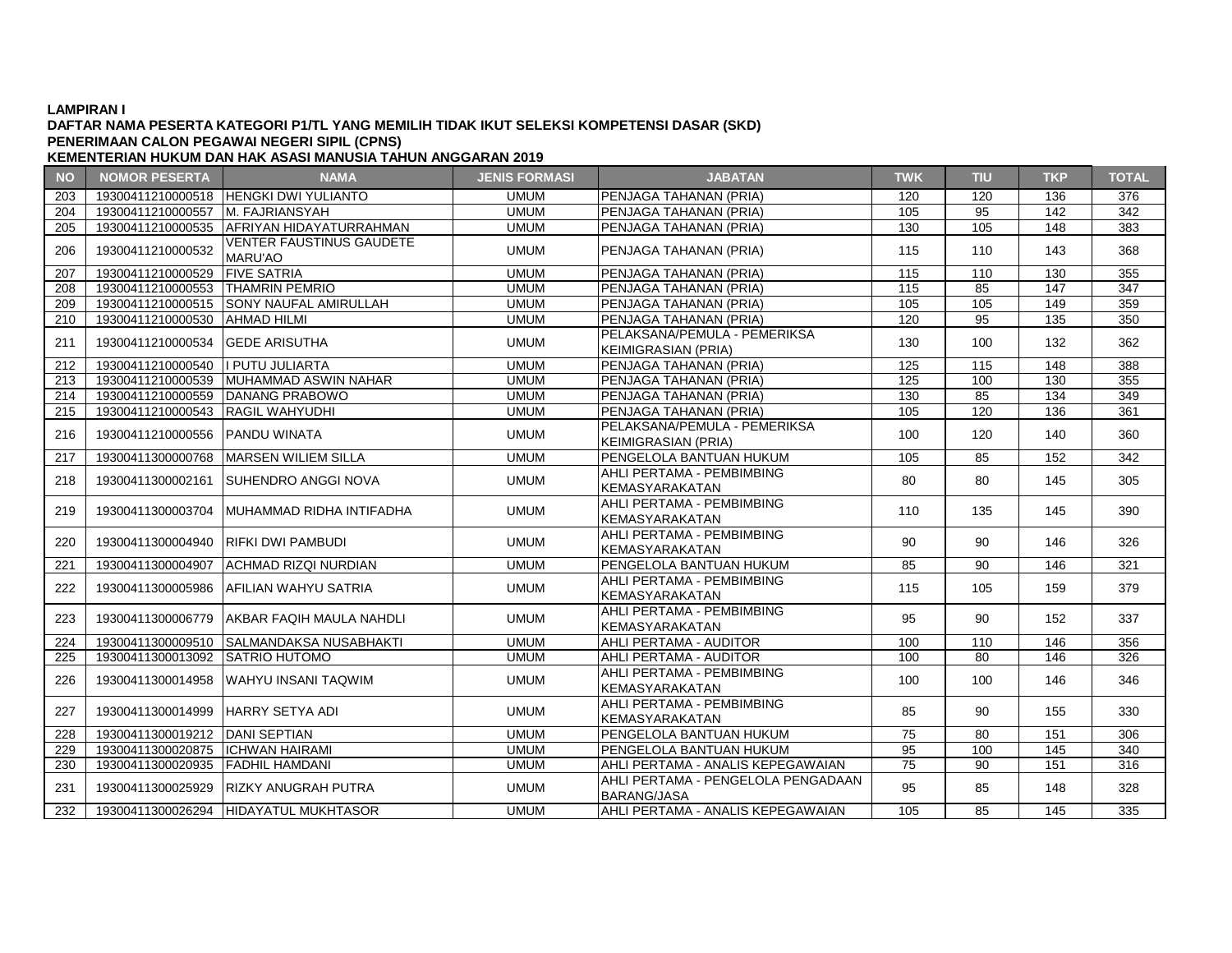# **DAFTAR NAMA PESERTA KATEGORI P1/TL YANG MEMILIH TIDAK IKUT SELEKSI KOMPETENSI DASAR (SKD) PENERIMAAN CALON PEGAWAI NEGERI SIPIL (CPNS)**

| <b>NO</b> | <b>NOMOR PESERTA</b>              | <b>NAMA</b>                                    | <b>JENIS FORMASI</b> | <b>JABATAN</b>                                               | <b>TWK</b>      | <b>TIU</b>      | <b>TKP</b> | <b>TOTAL</b> |
|-----------|-----------------------------------|------------------------------------------------|----------------------|--------------------------------------------------------------|-----------------|-----------------|------------|--------------|
| 233       | 19300411300027383 ANDRE REZA      |                                                | <b>UMUM</b>          | AHLI PERTAMA - PENGELOLA PENGADAAN<br><b>BARANG/JASA</b>     | 80              | 100             | 151        | 331          |
| 234       | 19300411300027871                 | <b>BINTANG NUGRAHEKA</b>                       | <b>UMUM</b>          | AHLI PERTAMA - PENGELOLA PENGADAAN<br><b>BARANG/JASA</b>     | 95              | 85              | 146        | 326          |
| 235       | 19300411300029706 M. ULIN NUHA    |                                                | <b>UMUM</b>          | AHLI PERTAMA - PENGELOLA PENGADAAN<br><b>BARANG/JASA</b>     | 125             | 135             | 149        | 409          |
| 236       | 19300411300032522                 | <b>RIZKY ARMANDO</b>                           | <b>UMUM</b>          | PENATA KEUANGAN                                              | 110             | 85              | 144        | 339          |
| 237       | 19300411310000029                 | TEDDY NUGRAHA YUDHISTIRA                       | <b>UMUM</b>          | AHLI PERTAMA - PRANATA KOMPUTER                              | 95              | 100             | 148        | 343          |
| 238       | 19300411310000025                 | <b>VERDY PRATAMA PANGRURUK</b>                 | <b>UMUM</b>          | PENGELOLA BANTUAN HUKUM                                      | 115             | 85              | 149        | 349          |
| 239       | 19300411310000031                 | <b>SYOGA PERANGIN-ANGIN</b>                    | <b>UMUM</b>          | AHLI PERTAMA - PEMBIMBING<br><b>KEMASYARAKATAN</b>           | 105             | 85              | 143        | 333          |
| 240       | 19300411310000011                 | <b>IWANNA PEMUDA</b>                           | <b>UMUM</b>          | AHLI PERTAMA - PEMBIMBING<br><b>KEMASYARAKATAN</b>           | 80              | 85              | 152        | 317          |
| 241       | 19300411310000002                 | ICACA YUDHA PRAWIRA, SH                        | <b>UMUM</b>          | PENGELOLA BANTUAN HUKUM                                      | 100             | 100             | 143        | 343          |
| 242       |                                   | 19300411310000018 AZMI MARDIANSYAH             | <b>UMUM</b>          | PENATA KEUANGAN                                              | 95              | 85              | 153        | 333          |
| 243       | 19300412200000060                 | AMIRULLY WAHYU ANDARI                          | <b>UMUM</b>          | PENGELOLA BARANG MILIK NEGARA                                | 115             | $\overline{90}$ | 145        | 350          |
| 244       | 19300412200000205 KARINA DWI K.   |                                                | <b>UMUM</b>          | PENGELOLA BARANG MILIK NEGARA                                | 110             | 110             | 150        | 370          |
| 245       | 19300412200000382                 | <b>ELVIANA MUSLIM</b>                          | <b>UMUM</b>          | PENGELOLA BARANG MILIK NEGARA                                | 105             | 95              | 143        | 343          |
| 246       | 19300412200001693 PUTRI SELVIYANI |                                                | <b>UMUM</b>          | PENGELOLA BARANG MILIK NEGARA                                | $\overline{95}$ | 85              | 152        | 332          |
| 247       | 19300412200003960 SRI HARIYANI    |                                                | <b>UMUM</b>          | PENJAGA TAHANAN (WANITA)                                     | $\overline{95}$ | 105             | 150        | 350          |
| 248       | 19300412200007166 NILA EKA PUTRI  |                                                | <b>UMUM</b>          | PENJAGA TAHANAN (WANITA)                                     | 105             | 120             | 151        | 376          |
| 249       | 19300412200008755 SITI ANISA      |                                                | <b>UMUM</b>          | PENJAGA TAHANAN (WANITA)                                     | 110             | $\frac{115}{2}$ | 132        | 357          |
| 250       |                                   | 19300412200061348 CHESYA NINA LARASANY LOMBOK  | <b>UMUM</b>          | PENJAGA TAHANAN (WANITA)                                     | $\overline{90}$ | 100             | 157        | 347          |
| 251       |                                   | 19300412210000014 PUTU AYU HENY LISTIANA PUTRI | <b>UMUM</b>          | PELAKSANA/PEMULA - PEMERIKSA<br>KEIMIGRASIAN (WANITA)        | 90              | 80              | 151        | 321          |
| 252       | 19300412210000016 ANITA           |                                                | <b>UMUM</b>          | PENJAGA TAHANAN (WANITA)                                     | 120             | 120             | 126        | 366          |
| 253       | 19300412210000021                 | <b>ZALFIA KHAFI YANTI</b>                      | <b>UMUM</b>          | PENJAGA TAHANAN (WANITA)                                     | 115             | 125             | 135        | 375          |
| 254       |                                   | 19300412210000023 NADIA EKA HARYANTI           | <b>UMUM</b>          | PENJAGA TAHANAN (WANITA)                                     | 120             | 105             | 164        | 389          |
| 255       | 19300412210000034                 | YUNNITHA DWI LESTARRI SUKAMTA                  | <b>UMUM</b>          | PENJAGA TAHANAN (WANITA)                                     | 115             | 120             | 155        | 390          |
| 256       | 19300412210000035 ELISABETH TAHER |                                                | <b>UMUM</b>          | PENJAGA TAHANAN (WANITA)                                     | $\overline{95}$ | 100             | 140        | 335          |
| 257       | 19300412210000026                 | <b>ZUKHROFIYAH</b>                             | <b>UMUM</b>          | PENJAGA TAHANAN (WANITA)                                     | 140             | 130             | 145        | 415          |
| 258       | 19300412210000024                 | <b>SEKAR AYU HAPSARI</b>                       | <b>UMUM</b>          | PENJAGA TAHANAN (WANITA)                                     | 115             | 105             | 145        | 365          |
| 259       | 19300412210000020                 | <b>RISYA RISAKOTTA</b>                         | <b>UMUM</b>          | PENJAGA TAHANAN (WANITA)                                     | 115             | 90              | 135        | 340          |
| 260       |                                   | 19300412210000029 RENITA DELLA NURYANTI        | <b>UMUM</b>          | PELAKSANA/PEMULA - PEMERIKSA<br><b>KEIMIGRASIAN (WANITA)</b> | 90              | 125             | 138        | 353          |
| 261       | 19300412210000031                 | AGATHA NATHANIA NIRMALA                        | <b>UMUM</b>          | PENJAGA TAHANAN (WANITA)                                     | 110             | 130             | 135        | 375          |
| 262       |                                   | 19300412210000028   NI WAYAN INDRI LESTARI     | <b>UMUM</b>          | PENJAGA TAHANAN (WANITA)                                     | 120             | 115             | 159        | 394          |
| 263       | 19300412210000011                 | <b>ELIN VALERI TRIMARASI</b>                   | <b>UMUM</b>          | PRANATA LAPORAN KEUANGAN                                     | 120             | 100             | 150        | 370          |
| 264       |                                   | 19300412210000033 AIDA FITRIYANI ALBANDJAR     | <b>UMUM</b>          | PELAKSANA/PEMULA - PEMERIKSA<br>KEIMIGRASIAN (WANITA)        | 100             | 95              | 139        | 334          |
| 265       | 19300412210000066 SARAH MUTIA     |                                                | <b>UMUM</b>          | PELAKSANA/PEMULA - PEMERIKSA<br><b>KEIMIGRASIAN (WANITA)</b> | 135             | 125             | 127        | 387          |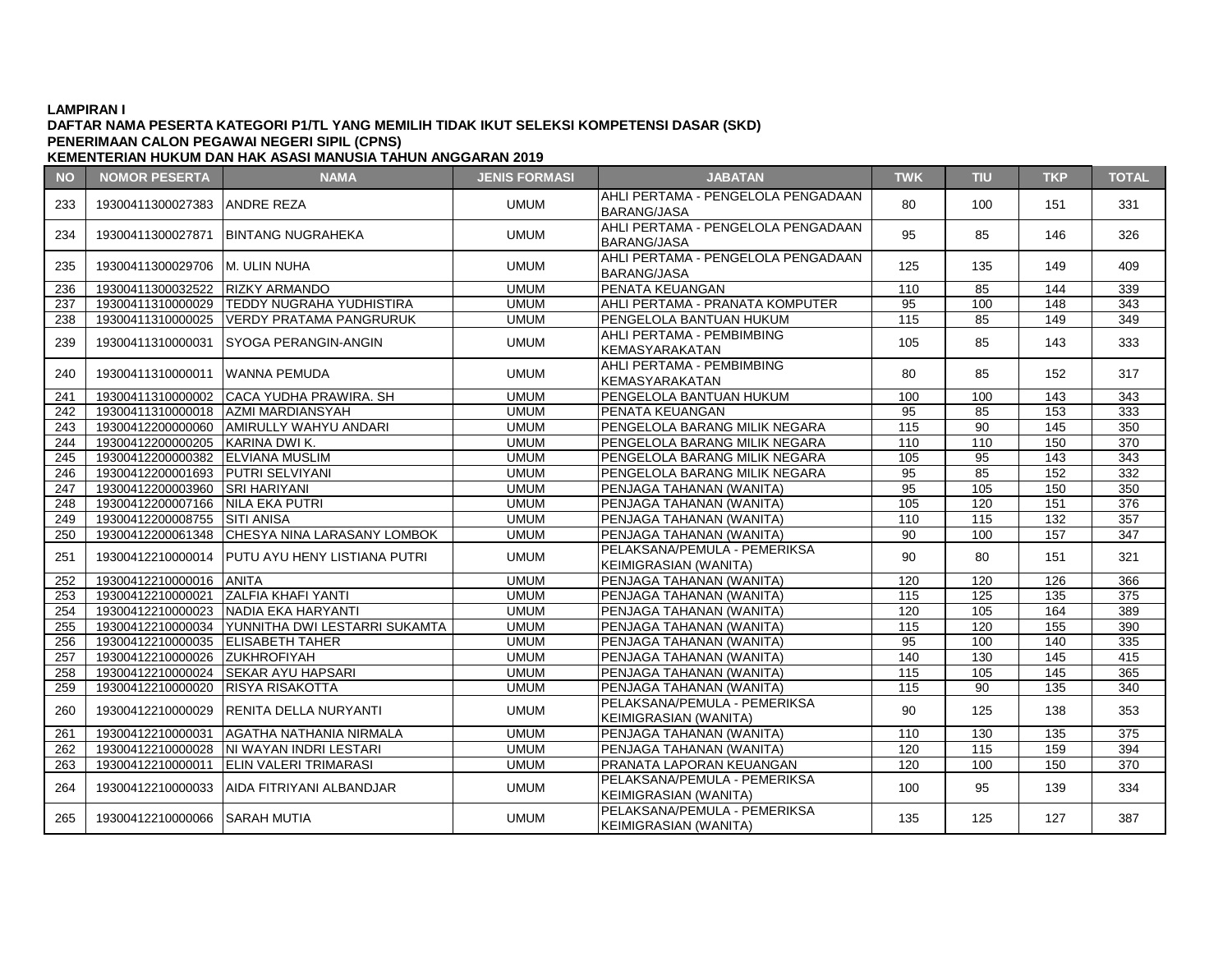#### **DAFTAR NAMA PESERTA KATEGORI P1/TL YANG MEMILIH TIDAK IKUT SELEKSI KOMPETENSI DASAR (SKD) PENERIMAAN CALON PEGAWAI NEGERI SIPIL (CPNS)**

| <b>NO</b> | <b>NOMOR PESERTA</b>                | <b>NAMA</b>                                 | <b>JENIS FORMASI</b> | <b>JABATAN</b>                     | <b>TWK</b>       | <b>TIU</b>       | <b>TKP</b>       | <b>TOTAL</b>     |
|-----------|-------------------------------------|---------------------------------------------|----------------------|------------------------------------|------------------|------------------|------------------|------------------|
| 266       | 19300412210000045 NURUL PUTRI SARI  |                                             | <b>UMUM</b>          | PENJAGA TAHANAN (WANITA)           | 90               | 100              | 152              | 342              |
| 267       | 19300412210000058 NADIA AMIRA       |                                             | <b>UMUM</b>          | PENJAGA TAHANAN (WANITA)           | 120              | $\overline{95}$  | 150              | 365              |
| 268       |                                     | 19300412210000053 FITA NURHAYATI NINGSIH    | <b>UMUM</b>          | PENJAGA TAHANAN (WANITA)           | 110              | 130              | 140              | 380              |
| 269       |                                     | 19300412210000064   META NOPRI ULINA SINAGA | <b>UMUM</b>          | PENJAGA TAHANAN (WANITA)           | 115              | 110              | $\overline{148}$ | $\overline{373}$ |
| 270       |                                     | 19300412210000061 YAN SANTOS ADENNA         | <b>UMUM</b>          | PENJAGA TAHANAN (WANITA)           | 115              | 135              | 150              | 400              |
| 271       |                                     | 19300412210000065 LANA UMERTI SHOLEHA       | <b>UMUM</b>          | PENJAGA TAHANAN (WANITA)           | 120              | 125              | 144              | 389              |
| 272       | 19300412210000060 NAHDALIA DJAFAR   |                                             | <b>UMUM</b>          | PENJAGA TAHANAN (WANITA)           | 100              | 95               | 137              | 332              |
| 273       |                                     | 19300412210000083 MITA ASTI WULANDARI       | <b>UMUM</b>          | PENJAGA TAHANAN (WANITA)           | 105              | 105              | 150              | 360              |
| 274       |                                     | 19300412210000090   MARGARETHA SIBURIAN     | <b>UMUM</b>          | PENJAGA TAHANAN (WANITA)           | 115              | 130              | 137              | 382              |
| 275       | 19300412210000096 SRI HARIYATI      |                                             | <b>UMUM</b>          | PENJAGA TAHANAN (WANITA)           | 110              | 85               | 139              | 334              |
| 276       |                                     | 19300412210000009 NENG SITI HAPSYAH         | <b>UMUM</b>          | PRANATA LAPORAN KEUANGAN           | 95               | 80               | 152              | 327              |
| 277       |                                     | 19300412210000100 GRACE HANNA ULLY GULTOM   | <b>UMUM</b>          | PENJAGA TAHANAN (WANITA)           | $\overline{115}$ | $\overline{110}$ | 152              | 377              |
| 278       |                                     | 19300412210000104 DINDA KARUNIA PUTRI       | <b>UMUM</b>          | PENJAGA TAHANAN (WANITA)           | 125              | 130              | 133              | 388              |
| 279       |                                     | 19300412210000108 BULAN SEKAR KINASIH       | <b>UMUM</b>          | PENJAGA TAHANAN (WANITA)           | 130              | 120              | 130              | 380              |
| 280       | 19300412210000101 SRI NUR HALIMAH   |                                             | <b>UMUM</b>          | PENJAGA TAHANAN (WANITA)           | 130              | 120              | 140              | 390              |
| 281       |                                     | 19300412210000118 NIKEN VIDYA AMBARWATI     | <b>UMUM</b>          | PENJAGA TAHANAN (WANITA)           | 110              | 125              | 146              | 381              |
| 282       |                                     | 19300412210000129   MARTHA EDYTIA ROSSALINA | <b>UMUM</b>          | PENJAGA TAHANAN (WANITA)           | 115              | 110              | 134              | 359              |
| 283       |                                     | 19300412210000134 NASRANI LENORA TENGOR     | <b>UMUM</b>          | PELAKSANA/PEMULA - PEMERIKSA       | 85               | 95               | 140              | 320              |
|           |                                     |                                             |                      | KEIMIGRASIAN (WANITA)              |                  |                  |                  |                  |
| 284       | 19300412210000126 VIVA SANJAYANI    |                                             | <b>UMUM</b>          | PENJAGA TAHANAN (WANITA)           | 100              | 130              | 146              | 376              |
| 285       | 19300412210000152 ADINDA FITRIANA   |                                             | <b>UMUM</b>          | PENJAGA TAHANAN (WANITA)           | 115              | 115              | 140              | 370              |
| 286       |                                     | 19300412210000150 ANDI FAHMA HENDRAWAN      | <b>UMUM</b>          | PENJAGA TAHANAN (WANITA)           | 115              | 100              | 140              | 355              |
| 287       | 19300412210000149   IKA SRI WAHYUNI |                                             | <b>UMUM</b>          | PENJAGA TAHANAN (WANITA)           | $\frac{115}{2}$  | 110              | 139              | 364              |
| 288       |                                     | 19300412210000163 ENJELIN SINTA SALAMATE    | <b>UMUM</b>          | PENJAGA TAHANAN (WANITA)           | $\overline{90}$  | 110              | 128              | 328              |
| 289       |                                     | 19300412210000153 NUR FADHILAH FIRMAN       | <b>UMUM</b>          | PENJAGA TAHANAN (WANITA)           | 105              | 110              | 138              | 353              |
| 290       | 19300412210000154 FADILA HAPSARI    |                                             | <b>UMUM</b>          | PENJAGA TAHANAN (WANITA)           | 130              | 120              | 136              | 386              |
| 291       |                                     | 19300412210000155 ANNISA IRFANA SEFTANTI    | <b>UMUM</b>          | PENJAGA TAHANAN (WANITA)           | $\overline{135}$ | $\frac{115}{2}$  | 140              | 390              |
| 292       |                                     | 19300412210000168 GABRIELLA AYU EFINA       | <b>UMUM</b>          | PENJAGA TAHANAN (WANITA)           | 105              | $\overline{95}$  | 152              | 352              |
| 293       | 19300412210000166 ELSA MANDIRA      |                                             | <b>UMUM</b>          | PENJAGA TAHANAN (WANITA)           | 110              | 90               | 149              | 349              |
| 294       |                                     | 19300412210000161 MUTIARA FEBRIANTI         | <b>UMUM</b>          | PENJAGA TAHANAN (WANITA)           | 125              | 100              | 146              | 371              |
| 295       |                                     | 19300412210000174   LISA FRANSISCA PASARIBU | <b>UMUM</b>          | PENJAGA TAHANAN (WANITA)           | 125              | 100              | 140              | 365              |
| 296       | 19300412300000670                   | RIZKI ANNISYA                               | <b>UMUM</b>          | AHLI PERTAMA - PEMBIMBING          | 90               | 120              | 149              | 359              |
|           |                                     |                                             |                      | <b>KEMASYARAKATAN</b>              |                  |                  |                  |                  |
| 297       | 19300412300003279 APRITA HARTANTI   |                                             | <b>UMUM</b>          | AHLI PERTAMA - PEMBIMBING          | 95               | 90               | 149              | 334              |
|           |                                     |                                             |                      | <b>KEMASYARAKATAN</b>              |                  |                  |                  |                  |
| 298       | 19300412300007458                   | ISITI KHUSNIYATUN                           | <b>UMUM</b>          | AHLI PERTAMA - PENGELOLA PENGADAAN | 75               | 95               | 146              | 316              |
|           |                                     |                                             |                      | <b>BARANG/JASA</b>                 |                  |                  |                  |                  |
| 299       |                                     | 19300412300008998 LARAS AYU WULANDARI       | <b>UMUM</b>          | PENGELOLA PEMBINAAN BANTUAN        | 120              | 95               | 144              | 359              |
| 300       |                                     | 19300412300011942 RESTU M HUTABARAT         | <b>UMUM</b>          | AHLI PERTAMA - PEMBIMBING          | 90               | 115              | 144              | 349              |
|           |                                     |                                             |                      | KEMASYARAKATAN                     |                  |                  |                  |                  |
| 301       | 19300412300014586 AFINA FATHARANI   |                                             | <b>UMUM</b>          | AHLI PERTAMA - PEMBIMBING          | 110              | 90               | 143              | 343              |
|           |                                     |                                             |                      | <b>KEMASYARAKATAN</b>              |                  |                  |                  |                  |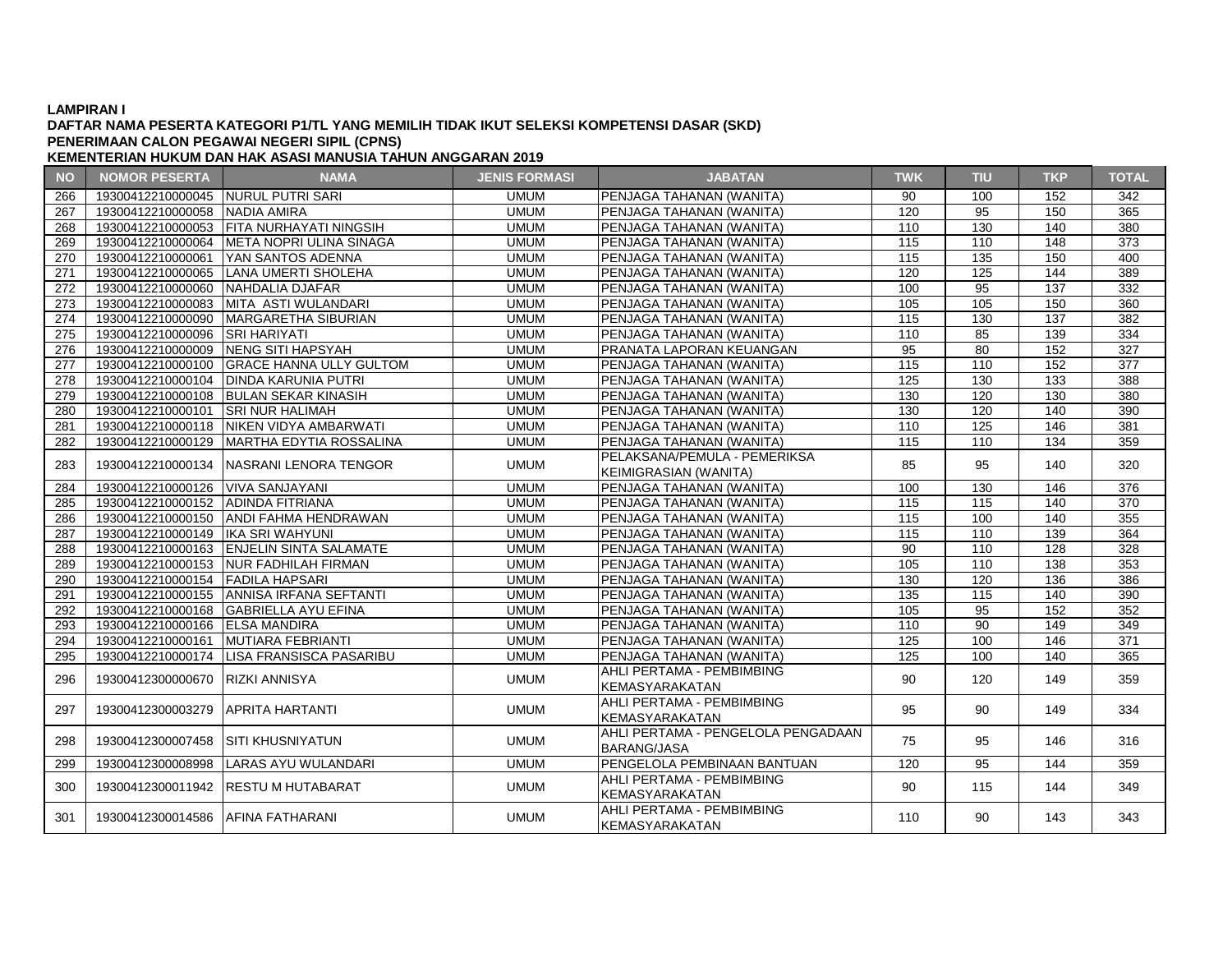## **DAFTAR NAMA PESERTA KATEGORI P1/TL YANG MEMILIH TIDAK IKUT SELEKSI KOMPETENSI DASAR (SKD) PENERIMAAN CALON PEGAWAI NEGERI SIPIL (CPNS)**

| <b>NO</b> | <b>NOMOR PESERTA</b>              | <b>NAMA</b>                                   | <b>JENIS FORMASI</b> | <b>JABATAN</b>                                           | <b>TWK</b> | <b>TIU</b> | <b>TKP</b> | <b>TOTAL</b> |
|-----------|-----------------------------------|-----------------------------------------------|----------------------|----------------------------------------------------------|------------|------------|------------|--------------|
| 302       |                                   | 19300412300018093 FADHILA AJENG RACHMAWATI    | <b>UMUM</b>          | AHLI PERTAMA - PEMBIMBING<br><b>KEMASYARAKATAN</b>       | 100        | 100        | 144        | 344          |
| 303       |                                   | 19300412300019750 YURI ANANDA PUTRI           | <b>UMUM</b>          | AHLI PERTAMA - PEMBIMBING<br>KEMASYARAKATAN              | 90         | 105        | 130        | 325          |
| 304       |                                   | 19300412300021947 LANGGRI PRISTYA KIRANA      | <b>UMUM</b>          | AHLI PERTAMA - PEMBIMBING<br><b>KEMASYARAKATAN</b>       | 100        | 110        | 149        | 359          |
| 305       |                                   | 19300412300025744 IDYAS EKA SETYAWATI         | <b>UMUM</b>          | AHLI PERTAMA - PENGELOLA PENGADAAN<br><b>BARANG/JASA</b> | 110        | 80         | 146        | 336          |
| 306       | 19300412300028087 ARISA SAHAROSA  |                                               | <b>UMUM</b>          | AHLI PERTAMA - PENGELOLA PENGADAAN<br><b>BARANG/JASA</b> | 100        | 85         | 147        | 332          |
| 307       | 19300412300028128                 | ISISTA CHOIRIYAH                              | <b>UMUM</b>          | AHLI PERTAMA - PENGELOLA PENGADAAN<br><b>BARANG/JASA</b> | 120        | 120        | 145        | 385          |
| 308       |                                   | 19300412300029332   DINDY PERMATA SARI        | <b>UMUM</b>          | AHLI PERTAMA - PENGELOLA PENGADAAN<br><b>BARANG/JASA</b> | 90         | 85         | 144        | 319          |
| 309       |                                   | 19300412300030164 INURUL DYAH LISTYANTI       | <b>UMUM</b>          | AHLI PERTAMA - PENGELOLA PENGADAAN<br><b>BARANG/JASA</b> | 100        | 105        | 131        | 336          |
| 310       |                                   | 19300412300030687 MARIA RORIS FLORIA SAMOSIR  | <b>UMUM</b>          | <b>PENGELOLA BANTUAN HUKUM</b>                           | 100        | 80         | 143        | 323          |
| 311       |                                   | 19300412300030969 HARWINDA WIRASARI PABUANG   | <b>UMUM</b>          | IPENGELOLA BANTUAN HUKUM                                 | 85         | 85         | 149        | 319          |
| 312       |                                   | 19300412300031101 SERLY YUDY HERMAYANI SINAEN | <b>UMUM</b>          | PENATA KEUANGAN                                          | 110        | 80         | 143        | 333          |
| 313       |                                   | 19300412300032585 ELLYS DWI SYAHALIS          | <b>UMUM</b>          | <b>PENATA KEUANGAN</b>                                   | 75         | 85         | 147        | 307          |
| 314       |                                   | 19300412300033480 WINDA NUR OKTAVIANI         | <b>UMUM</b>          | AHLI PERTAMA - PERAWAT                                   | 105        | 95         | 148        | 348          |
| 315       |                                   | 19300412300033945   HARLISKA WULANDARI        | <b>UMUM</b>          | AHLI PERTAMA - PERAWAT                                   | 80         | 85         | 146        | 311          |
| 316       | 19300412300034267                 | <b>ARI YUNI KASWANTI</b>                      | <b>UMUM</b>          | AHLI PERTAMA - PERAWAT                                   | 85         | 80         | 145        | 310          |
| 317       |                                   | 19300412310000013 PUTRI SUWAN DEWI            | <b>UMUM</b>          | AHLI PERTAMA - PENGELOLA PENGADAAN<br><b>BARANG/JASA</b> | 110        | 100        | 153        | 363          |
| 318       |                                   | 19300412310000031 IDELVI AMALIA ROSA          | <b>UMUM</b>          | AHLI PERTAMA - PEMBIMBING<br>KEMASYARAKATAN              | 90         | 80         | 143        | 313          |
| 319       | 19300412310000047 NABILA TAFFYANI |                                               | <b>UMUM</b>          | <b>PENGELOLA PEMBINAAN BANTUAN</b>                       | 105        | 110        | 152        | 367          |
| 320       | 19300412310000079                 | IRADZI ADIZA AKBAR PRATIWI D.                 | <b>UMUM</b>          | AHLI PERTAMA - PRANATA HUBUNGAN<br><b>MASYARAKAT</b>     | 100        | 80         | 145        | 325          |
| 321       |                                   | 19300412310000035 EMILIA ULINA PELAWI         | <b>UMUM</b>          | AHLI PERTAMA - AUDITOR                                   | 80         | 100        | 149        | 329          |
| 322       |                                   | 19300412310000052 ERMA DESIANAWATI            | <b>UMUM</b>          | AHLI PERTAMA - PENGELOLA PENGADAAN<br><b>BARANG/JASA</b> | 75         | 90         | 157        | 322          |
| 323       |                                   | 19300412310000044 KHANSA GUSTRIANA            | <b>UMUM</b>          | PENGELOLA BANTUAN HUKUM                                  | 85         | 90         | 144        | 319          |
| 324       |                                   | 19300412310000022 AISY ZHARFAN NIQA           | <b>UMUM</b>          | AHLI PERTAMA - PEMBIMBING<br>KEMASYARAKATAN              | 95         | 95         | 148        | 338          |
| 325       |                                   | 19300412310000034 AMIRAH YASMIN ARIAMUKTI     | <b>UMUM</b>          | AHLI PERTAMA - AUDITOR                                   | 90         | 85         | 151        | 326          |
| 326       | 19300412310000007                 | <b>YUNITASARI ARUM KUSUMAWANTI</b>            | <b>UMUM</b>          | <b>PENATA KEUANGAN</b>                                   | 80         | 105        | 148        | 333          |
| 327       | 19300412310000015                 | IDIAN NUGRAHENI                               | <b>UMUM</b>          | AHLI PERTAMA - ASSESSOR SDM<br><b>APARATUR</b>           | 95         | 110        | 149        | 354          |
| 328       | 19300412310000069                 | <b>CHERYL CARISSA SETIANY</b>                 | <b>UMUM</b>          | PENGELOLA BANTUAN HUKUM                                  | 95         | 85         | 144        | 324          |
| 329       |                                   | 19300412310000073   YOLANISEVA MATARI         | <b>UMUM</b>          | <b>PENATA KEUANGAN</b>                                   | 90         | 130        | 146        | 366          |